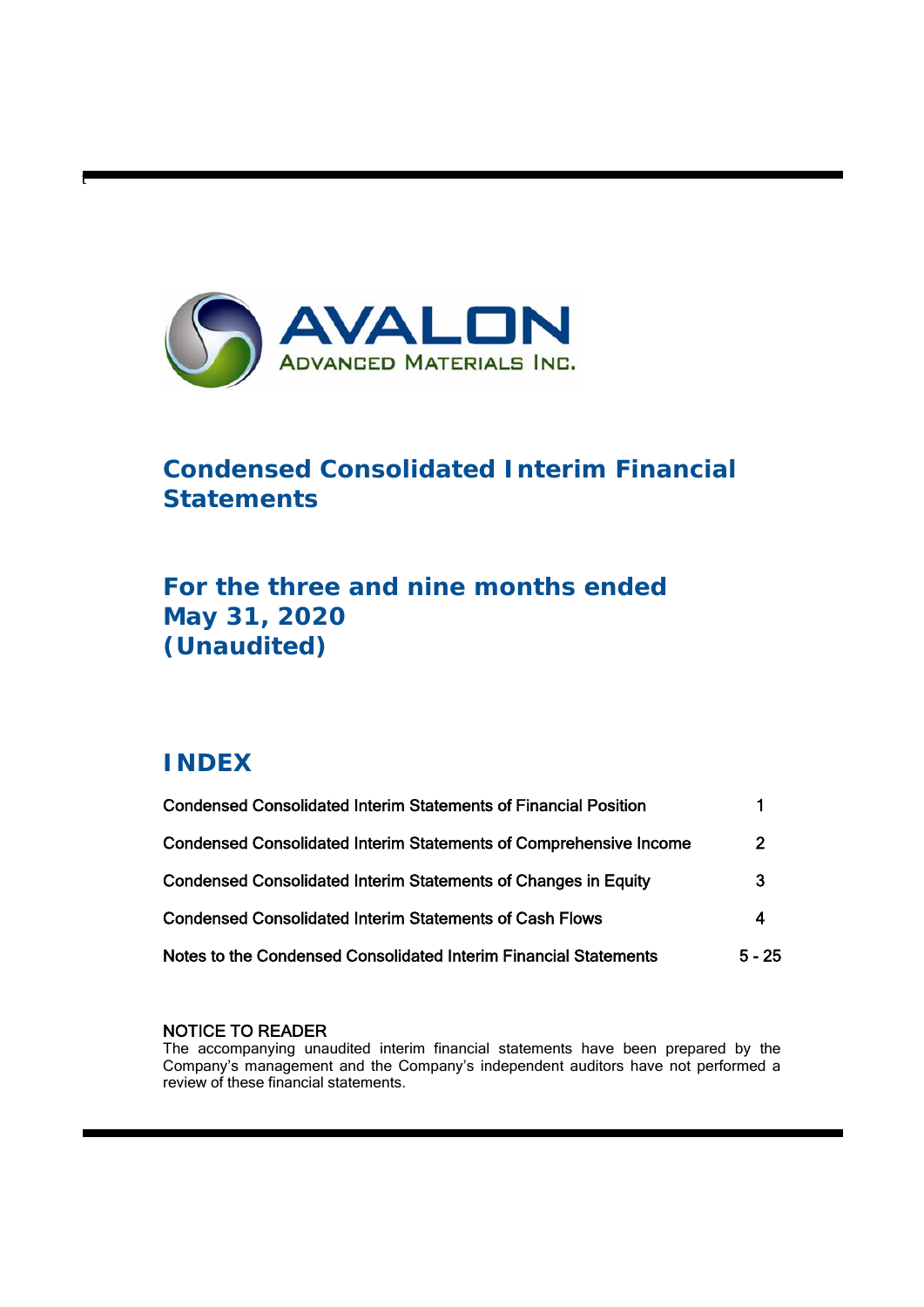## **Condensed Consolidated Interim Statements of Financial Position (expressed in Canadian Dollars) (unaudited)**

|                                                                                                                                          | May 31,<br>2020                          | August 31,<br>2019                                 |
|------------------------------------------------------------------------------------------------------------------------------------------|------------------------------------------|----------------------------------------------------|
| <b>Assets</b>                                                                                                                            |                                          |                                                    |
| <b>Current Assets</b><br>Cash and cash equivalents<br>Other receivables<br>Prepaid expenses and deposits<br>Asset held for sale (note 4) | \$<br>1,270,995<br>136,732<br>54,965     | \$<br>1,881,841<br>337,573<br>140,720<br>2,605,147 |
|                                                                                                                                          | 1,462,692                                | 4,965,281                                          |
| <b>Non-Current Assets</b><br>Exploration and evaluation assets (note 5)<br>Property, plant and equipment (note 6)                        | 17,517,346<br>102,895,431<br>120,412,777 | 17,065,203<br>101,981,838<br>119,047,041           |
|                                                                                                                                          | 121,875,469                              | \$<br>124,012,322                                  |
| <b>Liabilities</b><br><b>Current Liabilities</b>                                                                                         | \$<br>52,424                             | \$<br>151,318                                      |
| Accounts payable<br><b>Accrued liabilities</b>                                                                                           | 517,722                                  | 922,474                                            |
| Deferred flow-through share premium (note 7)                                                                                             |                                          | 47,481                                             |
| Deferred asset sale proceeds (note 6a)                                                                                                   |                                          | 3,200,000                                          |
| Current portion of lease obligation (note 8)<br>Current portion of convertible note payable (note 9)                                     | 174,491<br>58,333                        |                                                    |
|                                                                                                                                          | 802,970                                  | 4,321,273                                          |
| <b>Non-Current Liabilities</b>                                                                                                           |                                          |                                                    |
| Lease obligation (note 8)                                                                                                                | 734,878                                  |                                                    |
| Convertible note payable (note 9)                                                                                                        |                                          | 175,000                                            |
| Convertible redeemable preferred shares (note 10)                                                                                        |                                          | 958,125                                            |
| Derivative liabilities (note 11)<br>Site closure and reclamation provisions                                                              | 68,684<br>303,600                        | 27,069<br>303,600                                  |
|                                                                                                                                          | $\overline{1,}107,162$                   | 1,463,794                                          |
|                                                                                                                                          | 1,910,132                                | 5,785,067                                          |
|                                                                                                                                          |                                          |                                                    |
| <b>Shareholders' Equity</b><br>Share Capital (note 12)                                                                                   | 178,916,866                              | 177,802,700                                        |
| <b>Reserve for Warrants (note 12b)</b>                                                                                                   | 4,330,037                                | 4,330,037                                          |
| Reserve for Share Based Payments (note 12c)                                                                                              | 17,303,072                               | 17,225,482                                         |
| Reserve for Brokers' Compensation Warrants (note 12d)                                                                                    | 286,000                                  | 286,000                                            |
| <b>Accumulated Deficit</b>                                                                                                               | (80, 870, 638)<br>119,965,337            | (81, 416, 964)<br>118,227,255                      |
|                                                                                                                                          |                                          |                                                    |
|                                                                                                                                          | 121,875,469                              | \$<br>124,012,322                                  |
| Approved on behalf of the Board                                                                                                          |                                          |                                                    |
|                                                                                                                                          |                                          |                                                    |

"Donald S. Bubar", Director

"Alan Ferry" , Director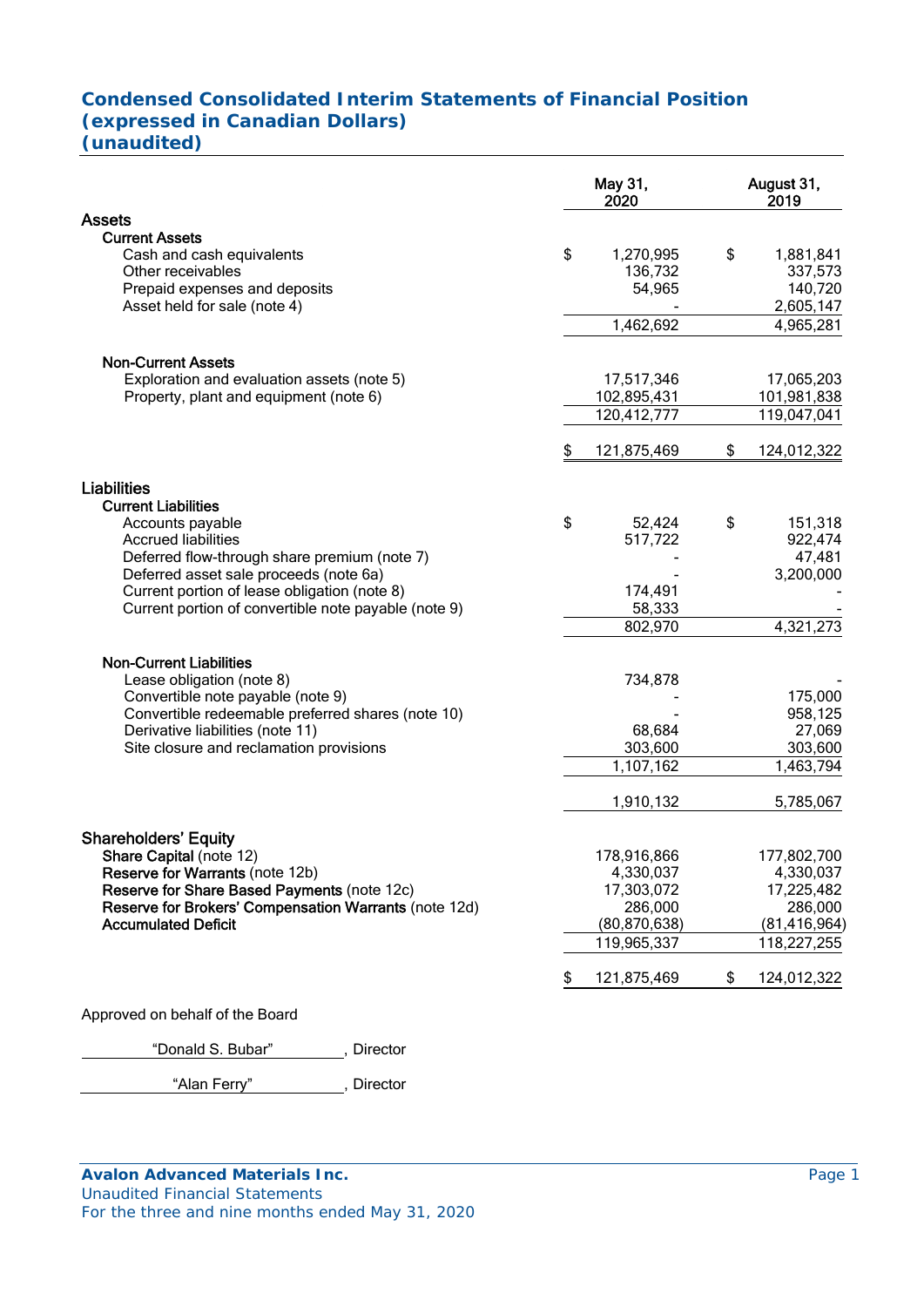# **Condensed Consolidated Interim Statements of Comprehensive Income (expressed in Canadian Dollars, except number of shares) (unaudited)**

|                                                                                                                                          |    | <b>Three Months Ended</b>            |                                 | <b>Nine Months Ended</b>               |    |                                     |
|------------------------------------------------------------------------------------------------------------------------------------------|----|--------------------------------------|---------------------------------|----------------------------------------|----|-------------------------------------|
|                                                                                                                                          |    | May 31,<br>2020                      | May 31,<br>2019                 | May 31,<br>2020                        |    | May 31,<br>2019                     |
| Revenue                                                                                                                                  |    |                                      |                                 |                                        |    |                                     |
| Interest<br>Management fees (note 6a)                                                                                                    | \$ | 3,794<br>4,486                       | \$<br>10,655                    | \$<br>23,733 \$<br>105,592             |    | 39,722                              |
|                                                                                                                                          |    | 8,280                                | 10,655                          | 129,325                                |    | 39,722                              |
| <b>Expenses</b>                                                                                                                          |    |                                      |                                 |                                        |    |                                     |
| Corporate and administrative (note 13)<br>Impairment loss on exploration and evaluation                                                  |    | 401,568                              | 564,961                         | 1,537,574                              |    | 1,845,836                           |
| assets (note 5)<br>General exploration<br>Depreciation<br>Share based compensation (note 12c)                                            |    | 23,632<br>59,236<br>32,069<br>11,712 | 3,320<br>3,068<br>16,806        | 104,486<br>178,770<br>69,002<br>32,337 |    | 639,034<br>6,072<br>9,204<br>62,084 |
| Interest on lease obligation<br>Foreign exchange loss<br>Financing transaction costs<br>Increase in fair value of convertible redeemable |    | 321                                  | 313                             | 582                                    |    | 2,557<br>177,503                    |
| preferred shares (note 10)<br>Increase in fair value of derivative                                                                       |    |                                      | 68,250                          | 39,375                                 |    | 329,438                             |
| liabilities (note 11)                                                                                                                    |    | 57,813                               | 531,943                         | 41,615                                 |    | 431,650                             |
|                                                                                                                                          |    | 586,351                              | 1,188,661                       | 2,003,741                              |    | 3,503,378                           |
| Net Loss before the Undernoted item<br>Gain on Sale of Property, Plant and<br>Equipment (note 6a)                                        |    | (578, 071)                           | (1, 178, 006)                   | (1,874,416)<br>2,373,261               |    | (3,463,656)                         |
| Net Income (Loss) before Income Taxes                                                                                                    |    | (578, 071)                           | (1, 178, 006)                   | 498,845                                |    | (3,463,656)                         |
| <b>Deferred Income Tax Recoveries</b>                                                                                                    |    |                                      | 50,687                          | 47,481                                 |    | 127,580                             |
| Net Income (Loss) and Total Comprehensive<br>Income (Loss) for the period                                                                | ፍ  |                                      | $(578,071)$ \$ $(1,127,319)$ \$ | 546,326                                | \$ | (3,336,076)                         |
| Income (Loss) per Share - Basic                                                                                                          | \$ | (0.002)                              | \$<br>(0.004)                   | \$<br>$0.002$ \$                       |    | (0.013)                             |
| Income (Loss) per Share - Diluted                                                                                                        | \$ | (0.002)                              | \$<br>(0.004)                   | \$<br>$0.002$ \$                       |    | (0.013)                             |
| <b>Weighted Average Number of Common Shares</b><br><b>Outstanding - Basic</b>                                                            |    | 340,695,889                          | 286, 153, 709                   | 331,532,228                            |    | 265, 177, 832                       |
| <b>Weighted Average Number of Common Shares</b><br><b>Outstanding - Diluted</b>                                                          |    | 340,695,889                          | 286, 153, 709                   | 333,280,674                            |    | 265, 177, 832                       |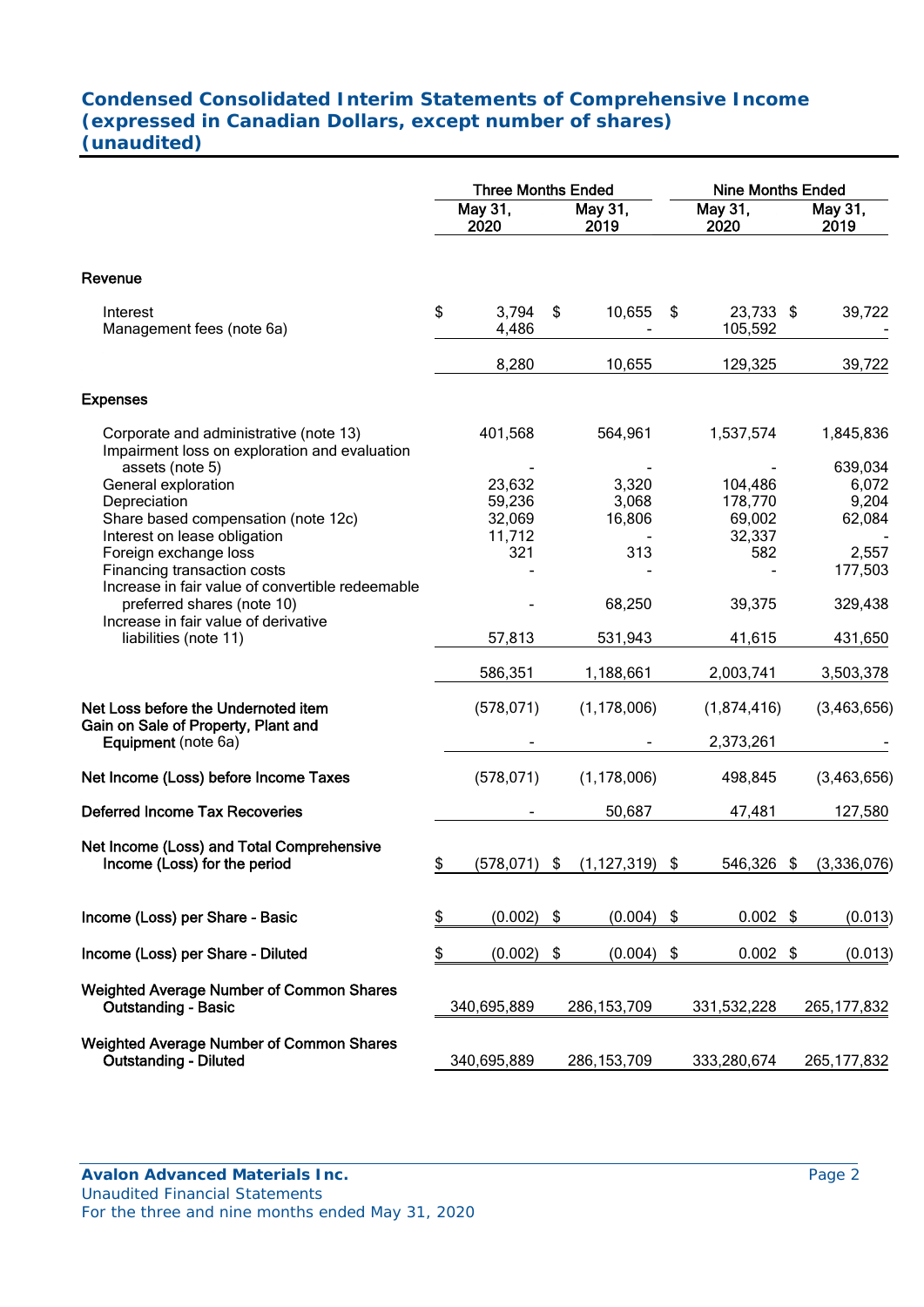# **Condensed Consolidated Interim Statements of Changes in Equity (expressed in Canadian Dollars, except number of shares) (unaudited)**

|                                             | <b>Share Capital</b>       |               |           | <b>Reserves</b> |                                |                                             |                               |               |
|---------------------------------------------|----------------------------|---------------|-----------|-----------------|--------------------------------|---------------------------------------------|-------------------------------|---------------|
|                                             | Number of<br><b>Shares</b> | Amount        | Warrants  |                 | <b>Share Based</b><br>Payments | <b>Brokers'</b><br>Compensation<br>Warrants | Accumulated<br><b>Deficit</b> | <b>Total</b>  |
| Balance at September 1, 2018                | 237,018,428                | \$173,600,797 | 4,329,430 | \$              | 17,130,110                     | \$<br>286,000                               | (78,030,629)<br>\$            | \$117,315,708 |
| Equity offerings                            | 15.375.000                 | 918,725       | 7,525     |                 |                                |                                             |                               | 926,250       |
| Conversion of redeemable preferred shares   | 46,793,660                 | 2,348,063     |           |                 |                                |                                             |                               | 2,348,063     |
| Exercise of options                         | 200,000                    | 20,000        |           |                 |                                |                                             |                               | 20,000        |
| Reserve transferred on exercise of options  |                            | 1,850         |           |                 | (1,850)                        |                                             |                               |               |
| <b>Exercise warrants</b>                    | 300,000                    | 36,000        |           |                 |                                |                                             |                               | 36,000        |
| Reserve transferred on exercise of warrants |                            | 811           | (811)     |                 |                                |                                             |                               |               |
| Share based compensation                    |                            |               |           |                 | 78,124                         |                                             |                               | 78,124        |
| Share issuance costs - cash                 |                            | (63, 642)     | (261)     |                 |                                |                                             |                               | (63, 903)     |
| Net loss for the nine month period          |                            |               |           |                 |                                |                                             | (3,336,076)                   | (3,336,076)   |
| Balance at May 31, 2019                     | 299,687,088                | \$176,862,604 | 4,335,883 | \$              | 17,206,384                     | \$<br>286,000                               | (81, 366, 705)<br>\$          | \$117,324,166 |
| Conversion of redeemable preferred shares   | 6,543,395                  | 425,250       |           |                 |                                |                                             |                               | 425,250       |
| Conversion of note payable                  | 7,721,966                  | 425,000       |           |                 |                                |                                             |                               | 425,000       |
| <b>Exercise of warrants</b>                 | 700,000                    | 84,000        |           |                 |                                |                                             |                               | 84,000        |
| Reserve transferred on exercise of warrants |                            | 5,846         | (5,846)   |                 |                                |                                             |                               |               |
| Share based compensation                    |                            |               |           |                 | 19,098                         |                                             |                               | 19,098        |
| Net loss for the three month period         |                            |               |           |                 |                                |                                             | (50, 259)                     | (50, 259)     |
| Balance at August 31, 2019                  | 314,652,449                | 177,802,700   | 4,330,037 |                 | 17,225,482                     | 286,000                                     | (81, 416, 964)                | 118,227,255   |
| Conversion of redeemable preferred shares   | 23,706,725                 | 997,499       |           |                 |                                |                                             |                               | 997,499       |
| Conversion of note payable                  | 2,846,254                  | 116,667       |           |                 |                                |                                             |                               | 116,667       |
| Share based compensation                    |                            |               |           |                 | 77,590                         |                                             |                               | 77,590        |
| Net income for the nine month period        |                            |               |           |                 |                                |                                             | 546,326                       | 546,326       |
| Balance at May 31, 2020                     | 341,205,428                | \$178,916,866 | 4,330,037 |                 | 17,303,072                     | \$<br>286,000                               | (80, 870, 638)<br>\$          | \$119,965,337 |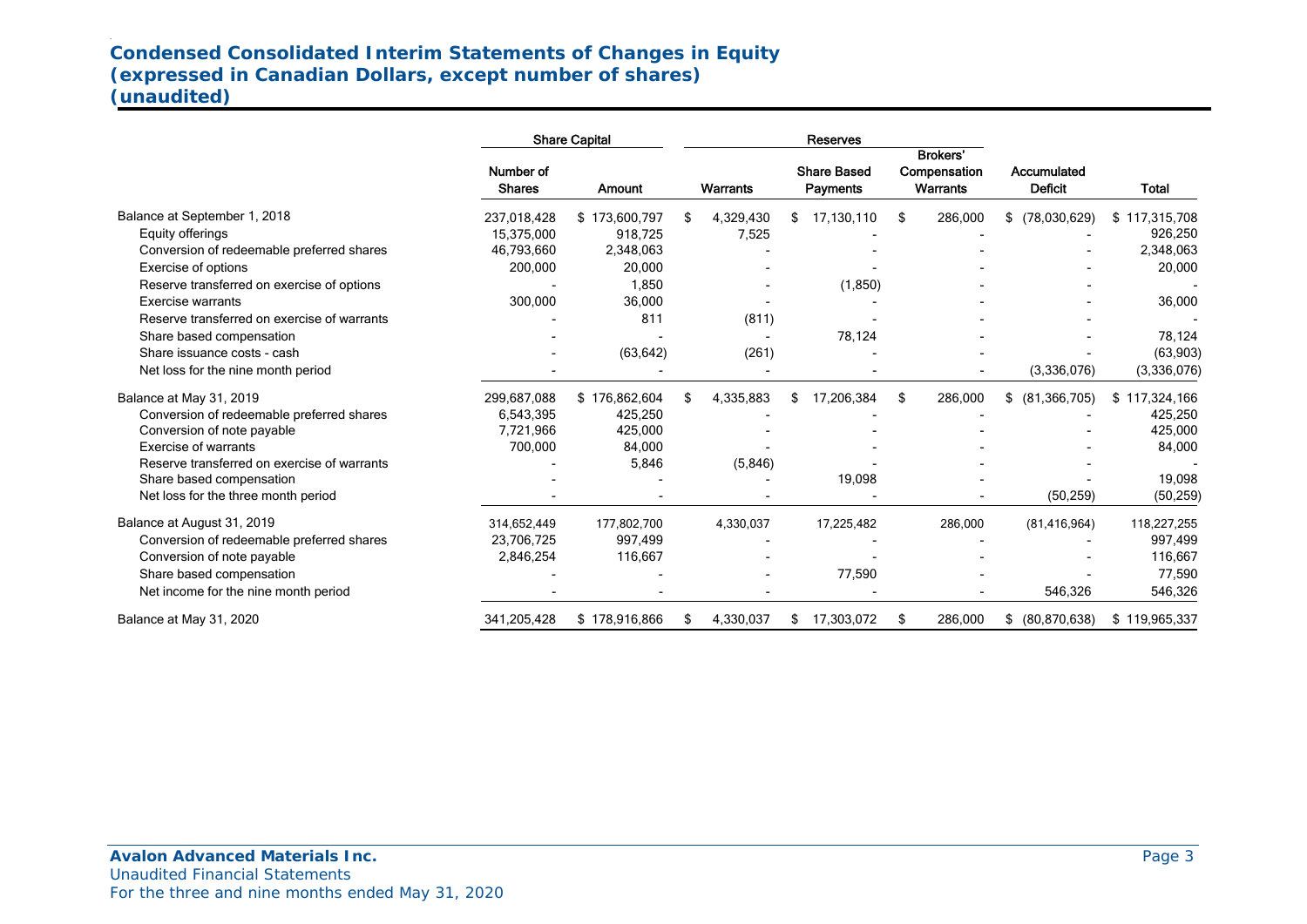# **Condensed Consolidated Interim Statements of Cash Flows (expressed in Canadian Dollars) (unaudited)**

|                                                                                                                                                                                     |                 | <b>Three Months Ended</b>                  |    |                                    |     | <b>Nine Months Ended</b>                       |    |                                        |  |
|-------------------------------------------------------------------------------------------------------------------------------------------------------------------------------------|-----------------|--------------------------------------------|----|------------------------------------|-----|------------------------------------------------|----|----------------------------------------|--|
|                                                                                                                                                                                     | May 31,<br>2020 |                                            |    | May 31,<br>2019                    |     | May 31,<br>2020                                |    | May 31,<br>2019                        |  |
| <b>Operating Activities</b>                                                                                                                                                         |                 |                                            |    |                                    |     |                                                |    |                                        |  |
| Cash paid to employees<br>Cash paid to suppliers<br>Interest received<br>Management fees received                                                                                   | \$              | (389, 355)<br>(196, 746)<br>3,794<br>8,815 | \$ | (182, 589)<br>(147, 674)<br>10,655 | -\$ | (1,228,775)<br>(523, 171)<br>23,733<br>112,375 | \$ | (615, 919)<br>(585, 410)<br>39,722     |  |
| Cash Used by Operating Activities                                                                                                                                                   |                 | (573, 492)                                 |    | (319, 608)                         |     | (1,615,838)                                    |    | (1, 161, 607)                          |  |
| <b>Financing Activities</b>                                                                                                                                                         |                 |                                            |    |                                    |     |                                                |    |                                        |  |
| Net proceeds from equity offerings<br>Proceeds from exercise of warrants<br>Proceeds from exercise of stock options<br>Net proceeds from issuance of note payable<br>Lease payments |                 | (53,095)                                   |    | 36,000<br>20,000                   |     | (153, 968)                                     |    | 990,033<br>36,000<br>20,000<br>468,513 |  |
| Cash Provided (Used) by Financing Activities                                                                                                                                        |                 | (53,095)                                   |    | 56,000                             |     | (153, 968)                                     |    | 1,514,546                              |  |
| <b>Investing Activities</b>                                                                                                                                                         |                 |                                            |    |                                    |     |                                                |    |                                        |  |
| Exploration and evaluation assets<br>Property, plant and equipment<br>Net proceeds from sale of property,                                                                           |                 | (6, 719)<br>(6,735)                        |    | (73, 818)<br>(48, 727)             |     | (519, 478)<br>(99, 388)                        |    | (467, 087)<br>(180, 876)               |  |
| plant and equipment (note 6)                                                                                                                                                        |                 |                                            |    | 200,000                            |     | 1,778,408                                      |    | 200,000                                |  |
| Cash Provided (Used) by Investing Activities                                                                                                                                        |                 | (13, 454)                                  |    | 77,455                             |     | 1,159,542                                      |    | (447, 963)                             |  |
| <b>Change in Cash and Cash Equivalents</b>                                                                                                                                          |                 | (640, 041)                                 |    | (186, 153)                         |     | (610, 264)                                     |    | (95, 024)                              |  |
| Foreign Exchange Effect on Cash                                                                                                                                                     |                 | (321)                                      |    | (313)                              |     | (582)                                          |    | (2, 557)                               |  |
| Cash and Cash Equivalents - beginning of period                                                                                                                                     |                 | 1,911,357                                  |    | 407,942                            |     | 1,881,841                                      |    | 319,057                                |  |
| Cash and Cash Equivalents - end of period                                                                                                                                           | \$              | 1,270,995                                  | \$ | 221,476                            | \$  | 1,270,995                                      | \$ | 221,476                                |  |

Supplemental Cash Flow Information (note 16)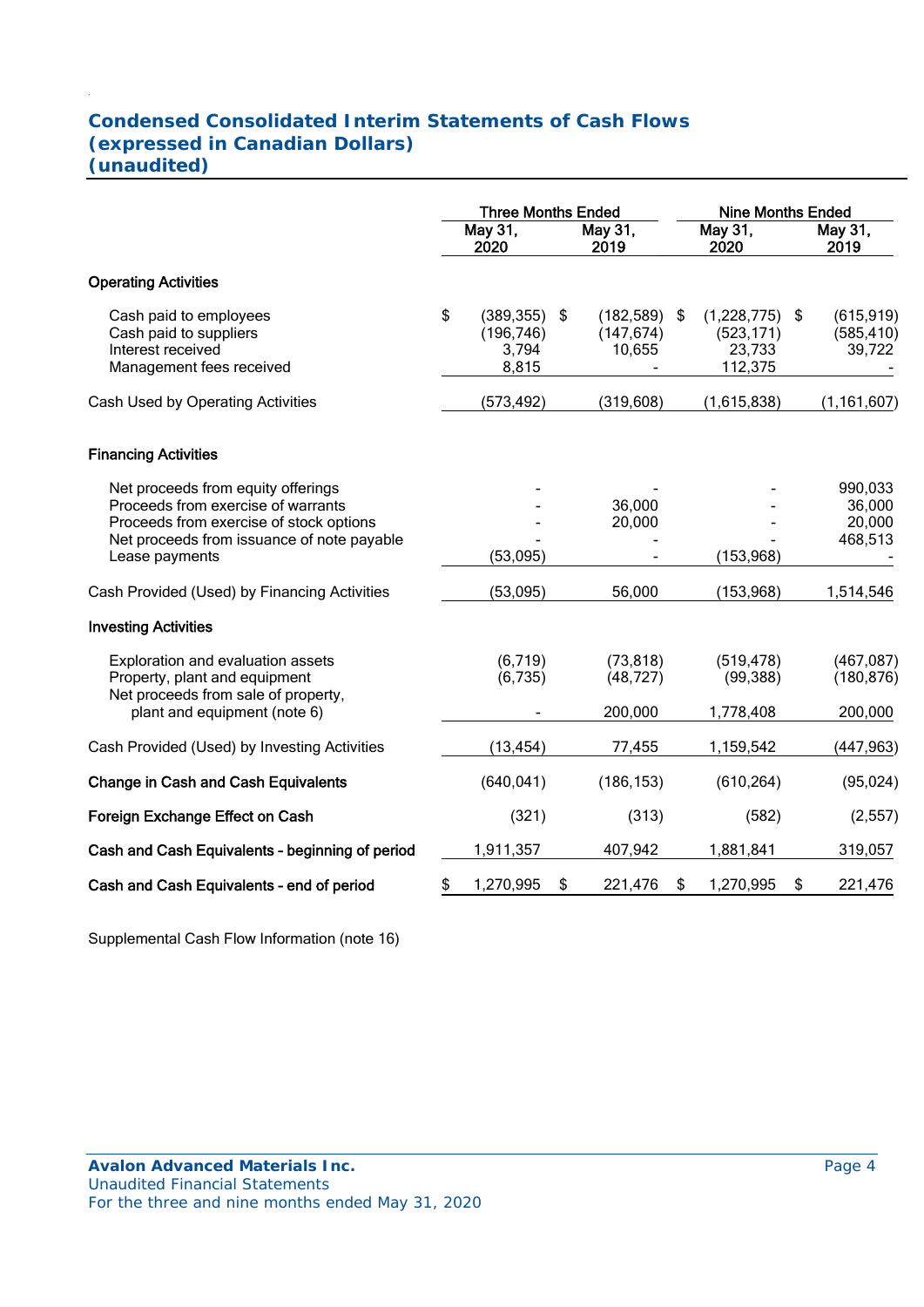#### **1. Nature of Operations and Going Concern Uncertainty**

Avalon Advanced Materials Inc. ("Avalon") is a publicly listed company incorporated in Canada and continued under the *Canada Business Corporations Act*. Avalon's common shares are listed on the Toronto Stock Exchange (the "TSX") (TSX: AVL), on the OTCQB® Venture Market (OTCQB: AVLNF), and the Frankfurt Stock Exchange in Germany.

The registered address, principal address and records office of Avalon is located at 130 Adelaide Street West, Suite 1901, Toronto, Ontario, Canada, M5H 3P5.

Avalon, together with its subsidiaries (collectively, the "Company") is principally engaged in the acquisition, exploration, evaluation and development of specialty metal and mineral properties, located principally in Canada. To date, the Company has not earned any significant revenues.

The realization of amounts shown for its development asset – the Nechalacho Rare Earth Elements Project (the "Nechalacho REE Project") and its exploration and evaluation assets is dependent upon the discovery of economically recoverable reserves (where not already identified), the ability of the Company to obtain the necessary financing to develop these assets, and future profitable production or proceeds of disposition from these assets.

These unaudited condensed consolidated interim financial statements have been prepared in accordance with International Financial Reporting Standards ("IFRS") as issued by the International Accounting Standards Board ("IASB") applicable to a going concern, which assumes the Company will continue to meet its obligations and discharge its liabilities in the normal course of business for the foreseeable future. Different bases of measurement may be appropriate when a company is not expected to continue operations for the foreseeable future. The Company is in the exploration and development stage and raises funds in the equity markets to conduct its business activities. The Company has incurred losses in the current and prior periods, with a loss of \$1,874,416 before the gain on sale of property, plant and equipment for the nine months ended May 31, 2020 (the "Period") and an accumulated deficit of \$80,870,638 as at May 31, 2020. The Company's cash and cash equivalents balance at May 31, 2020 was \$1,270,995, and the working capital was \$659,722.

The outbreak of the novel strain of coronavirus, specifically identified as "COVID-19", has resulted in governments worldwide enacting emergency measures to combat the spread of the virus. These measures, which include the implementation of travel bans, self-imposed quarantine periods and social distancing, have caused material disruption to businesses globally resulting in an economic slowdown. Global equity markets have experienced significant volatility and weakness. Governments and central banks have reacted with significant monetary and fiscal interventions designed to stabilize economic conditions. The duration and impact of the COVID-19 outbreak is unknown at this time, as is the efficacy of the government and central bank interventions. It is not possible to reliably estimate the length and severity of these developments and the impact on the financial results and condition of the Company. Given the continuation of weak investor sentiment and capital market conditions in the junior resource sector, there exists an uncertainty as to the Company's ability to raise additional funds on favorable terms. These conditions indicate the existence of a material uncertainty that raises substantial doubt about the Company's ability to continue as a going concern. The Company's expenditures on discretionary exploration and development activities have some scope for flexibility in terms of amount and timing, which can be adjusted accordingly. Management intends to finance these expenditures over the next twelve months with funds currently on hand, and through planned equity financings.

These unaudited condensed consolidated interim financial statements do not reflect the adjustments to the carrying values of assets and liabilities and the reported expenses and statement of financial position classifications that would be necessary should the going concern assumption be inappropriate, and those adjustments could be material.

These unaudited condensed consolidated interim financial statements have been reviewed and approved by the Company's Audit Committee and the Board of Directors on July 7, 2020.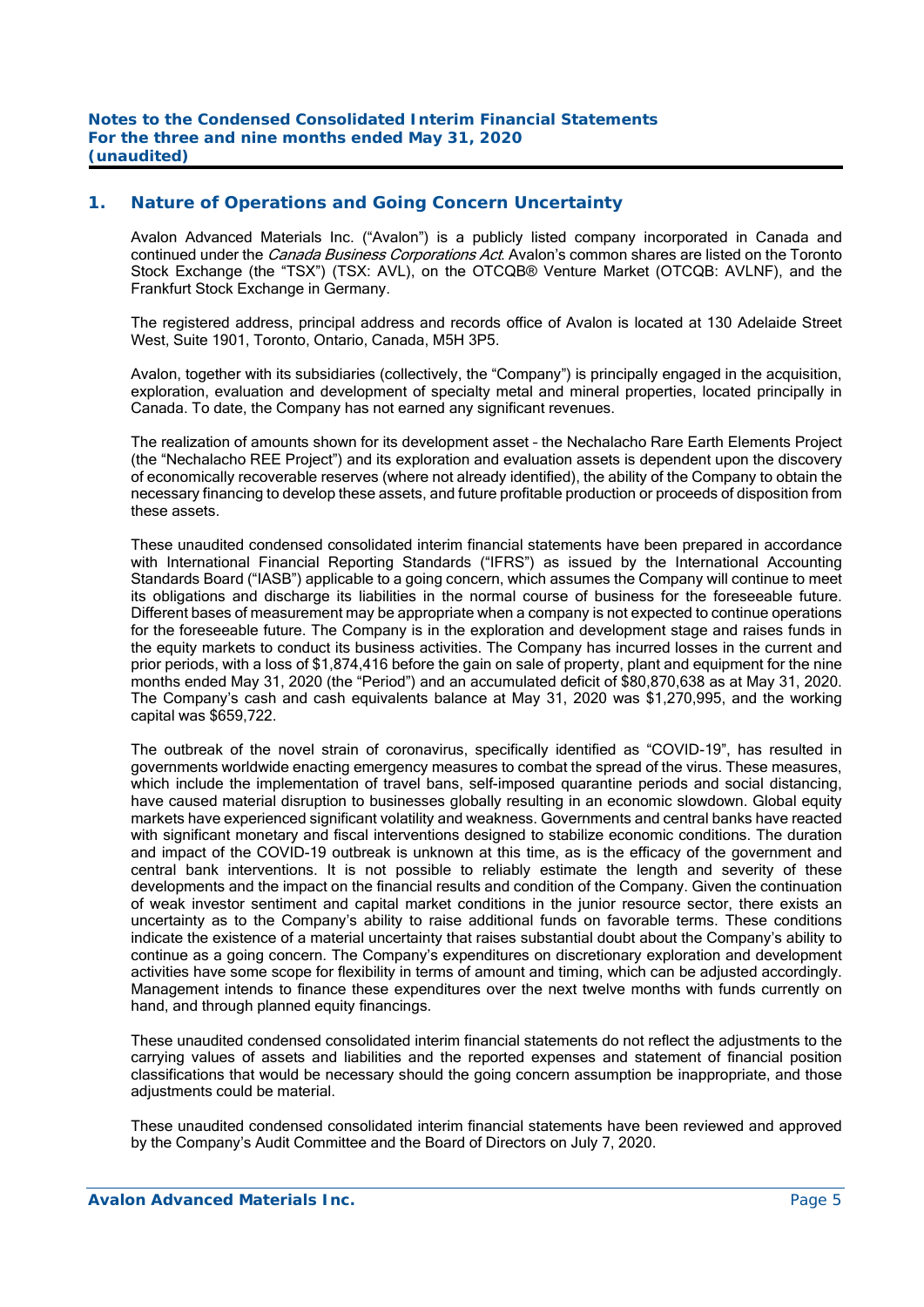#### **2. Basis of Presentation**

#### *a) Statement of Compliance and Basis of Presentation*

 These unaudited condensed consolidated interim financial statements, including comparatives, have been prepared in accordance with International Accounting Standards ("IAS") 34 Interim Financial Reporting, as issued by IASB. These unaudited condensed consolidated interim financial statements do not contain all disclosures required by IFRS and accordingly should be read in conjunction with the Company's consolidated annual financial statements for the year ended August 31, 2019.

 These unaudited condensed consolidated interim financial statements have been prepared on a going concern basis using the historical cost basis, except for certain financial instruments which are measured at fair value in accordance with the policies disclosed in Note 3 of the Company's consolidated annual financial statements for the year ended August 31, 2019.

#### *b) Basis of Consolidation*

 These unaudited condensed consolidated interim financial statements include the accounts of the Company and the entities controlled by the Company. Control exists when the Company is exposed, or has rights, to variable returns from its involvement with the investee and has the ability to affect those returns through its power over the investee. The financial statements of subsidiaries are included in the consolidated financial statements from the date that control commences until the date that control ceases.

 These unaudited condensed consolidated interim financial statements include the accounts of the Company and its wholly-owned subsidiaries, 8110131 Canada Inc., Nolava Minerals Inc. ("Nolava"), and Avalon Rare Metals Ltd. ("ARML"). Nolava and ARML are incorporated in the United States of America ("USA").

 ARML has not carried on any significant operations since its inception. During the year ended August 31, 2012, 8110131 Canada Inc. acquired certain net smelter returns ("NSR") royalty interests in the Company's properties which were held by third parties. Nolava had held certain mining claims in Utah, USA and had conducted exploration work on those mining claims during fiscal year 2011 to fiscal year 2014. All intercompany transactions and balances have been eliminated on consolidation of the accounts.

#### **3. Significant Accounting Policies**

These unaudited condensed consolidated interim financial statements have been prepared using the same accounting policies, significant accounting judgments and estimates, and methods of computation as the annual consolidated financial statements of the Company as at and for the year ended August 31, 2019, as described in Note 3 of those financial statements, except for the adoption of the new accounting standard IFRS 16, Leases as described below:

 IFRS 16, Leases ("IFRS 16") was issued by the IASB in January 2016 and replace IAS 17 Leases ("IAS 17"). IFRS 16 specifies the methodology to recognize, measure, present and disclose leases. The standard provides a single lessee accounting model, requiring lessees to recognize assets and liabilities for all leases except for short-term leases and leases with low value assets. At the commencement date of a lease, a lessee will recognize a liability to make lease payments (i.e., the lease obligation) and an asset representing the right to use the underlying asset during the lease term (i.e., the right-of-use ("ROU") asset). Lessees are required to separately recognize the interest expense on the lease obligation and the depreciation expense on the ROU asset. IFRS 16 substantially carries forward the lessor accounting requirements in IAS 17.

 IFRS 16 is effective for annual periods beginning on or after January 1, 2019. A lessee can apply IFRS 16 to its leases either retrospectively to each prior reporting period presented; or retrospectively with the cumulative effect of initially applying IFRS 16 being recognized at the date of initial application.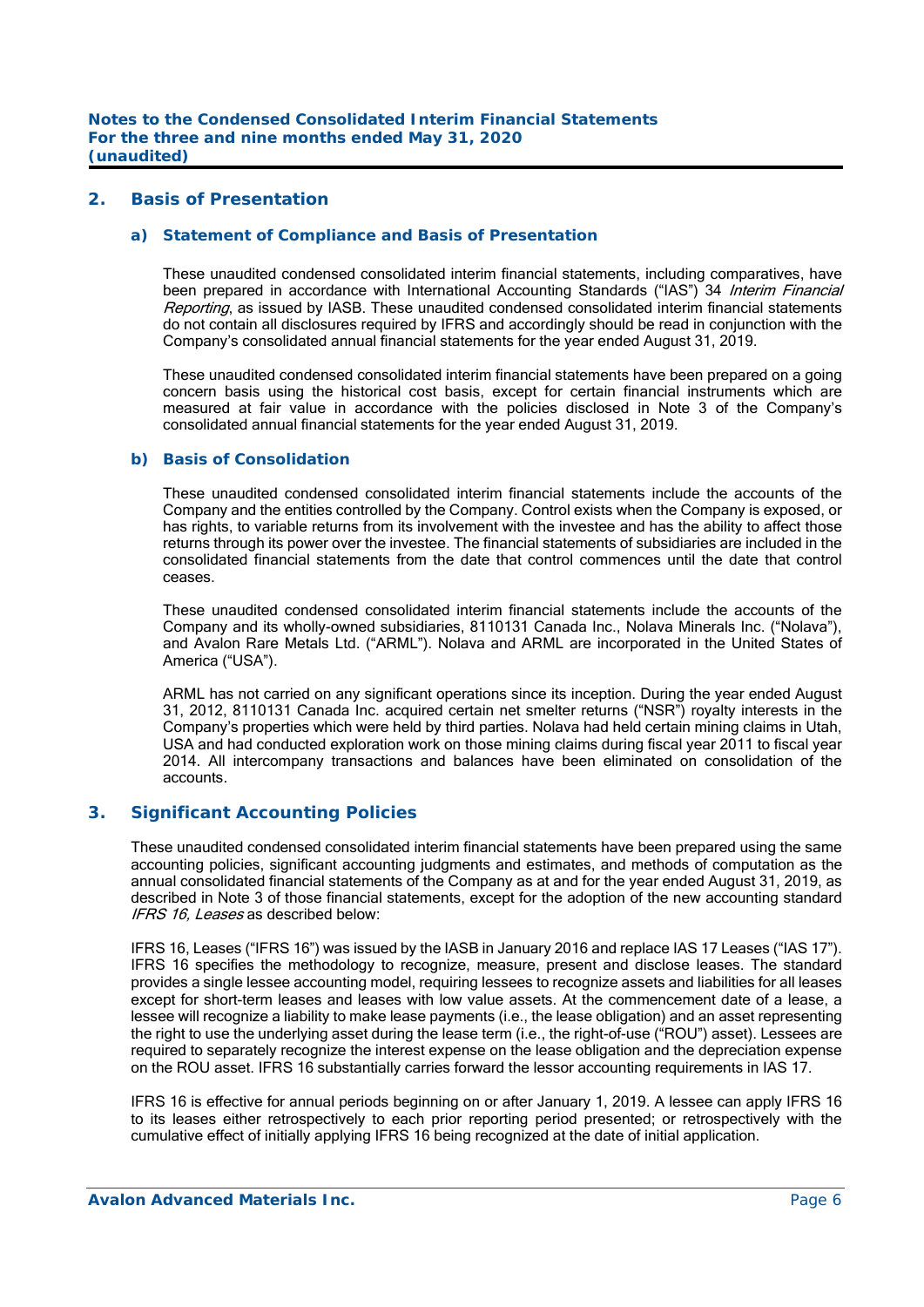## **3. Significant Accounting Policies (continued)**

 The lease obligation is initially measured at the present value of the lease payments that are not paid at the commencement date, discounted using the interest rate implicit in the lease or, if that rate cannot be readily determined, the entity's incremental borrowing rate. The lease obligation is measured at amortized cost using the effective interest method.

Effective September 1, 2019, the Company adopted IFRS 16 using the modified retrospective approach and accordingly the information presented for fiscal 2019 has not been restated.

 On initial application, the Company recognized a ROU asset (included in property, plant and equipment) and a corresponding lease obligation relating to a lease for its office premises in Toronto, which had previously been classified as an operating lease under IAS 17. The Company has elected to record the ROU asset based on the corresponding lease obligation. The ROU asset and lease obligation of \$1,045,810 were recorded as of September 1, 2019, with no net impact on the opening retained earnings. When measuring the lease obligation, the Company discounted the remaining lease payments under the lease contract using its estimated weighted-average incremental borrowing rate of 5.0%. Depreciation on the ROU asset is recognized on a straight line basis over the shorter of the lease term and the useful life.

 The following table reconciles the Company's operating lease obligation on August 31, 2019, as previously disclosed in the Company's consolidated financial statements, to the lease obligation recognized on initial application of IFRS 16 on September 1, 2019.

| Operating lease commitments as at August 31, 2019                             | 1.156.911  |
|-------------------------------------------------------------------------------|------------|
| Increase in lease payments relating to the operating cost of the office lease | 31.794     |
| Discounted using the estimated incremental borrowing rate                     | (142, 895) |
| Lease obligation recognized on September 1, 2019                              | 1,045,810  |

 The adoption of IFRS 16 had the following impact on the Company's condensed consolidated interim statement of comprehensive income for the Period:

| Increase in depreciation expense                                            | 147.067    |
|-----------------------------------------------------------------------------|------------|
| Increase in interest on lease obligation                                    | 32.337     |
| Decrease in corporate and administrative expenses                           | (153, 968) |
| Total increase in expenses, decrease in net income and comprehensive income | 25.436     |

 The adoption of IFRS 16 had no net impact on the Company's condensed consolidated interim statement of cash flows for the Period, but had increased the cash used by financing activities by \$153,968, which was offset by the same amount of decrease for the cash used by operating activities.

#### **4. Asset Held for Sale**

In June 2019, the Company entered into an agreement, under which an unrelated third party would acquire ownership of the near-surface mineral resources principally in the T-Zone and Tardiff Zones of the Nechalacho REE Project above a depth of 150 metres above sea level for a total cash consideration of \$5.0 million as described in Note 6a while the Company retains ownership of the deeper resources in the Basal Zone that were the subject of its 2013 feasibility study. The sale was completed during the quarter ended February 29, 2020. Accordingly, the Company had transferred the carrying cost relating to the near-surface mineral resources of \$2,605,147 from the total carrying cost of the Nechalacho REE Project included in Property, Plant and Equipment to Asset Held for Sale as at August 31, 2019.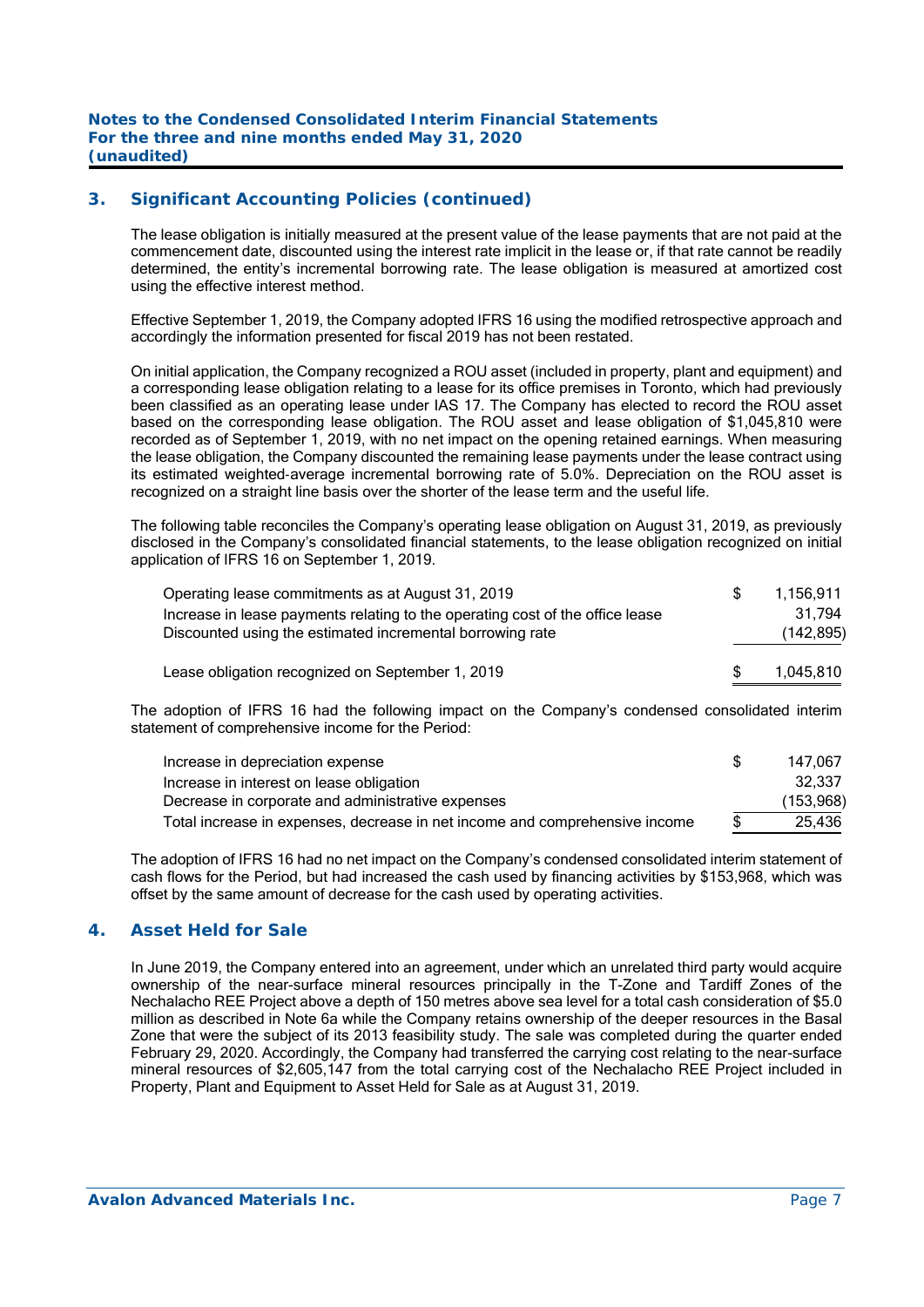## **5. Exploration and Evaluation Assets**

|                                                                                                                | September 1.<br>2019              | <b>Expenditures</b>        | Impairment<br><b>Loss</b>          | May 31.<br>2020                   |
|----------------------------------------------------------------------------------------------------------------|-----------------------------------|----------------------------|------------------------------------|-----------------------------------|
| For the Period<br>Separation Rapids Lithium Project (a)<br>East Kemptville Tin-Indium Project (b)<br>Other (c) | 11,522,138<br>5,503,577<br>39.488 | 363,763<br>78.624<br>9.756 | ۰<br>۰<br>$\overline{\phantom{a}}$ | 11,885,901<br>5,582,201<br>49,244 |
|                                                                                                                | 17,065,203                        | 452.143                    | ۰                                  | 17,517,346                        |

|                                                                                                                                    | September 1<br>2018               | <b>Expenditures</b>         | Impairment<br>Loss                    | August 31,<br>2019                |
|------------------------------------------------------------------------------------------------------------------------------------|-----------------------------------|-----------------------------|---------------------------------------|-----------------------------------|
| For the year ended August 31, 2019<br>Separation Rapids Lithium Project (a)<br>East Kemptville Tin-Indium Project (b)<br>Other (c) | 11,010,950<br>5.827.524<br>35.760 | 511.188<br>315.087<br>3.728 | (639.034)<br>$\overline{\phantom{a}}$ | 11.522.138<br>5,503,577<br>39,488 |
|                                                                                                                                    | 16.874.234                        | 830.003                     | (639, 034)                            | 7,065,203                         |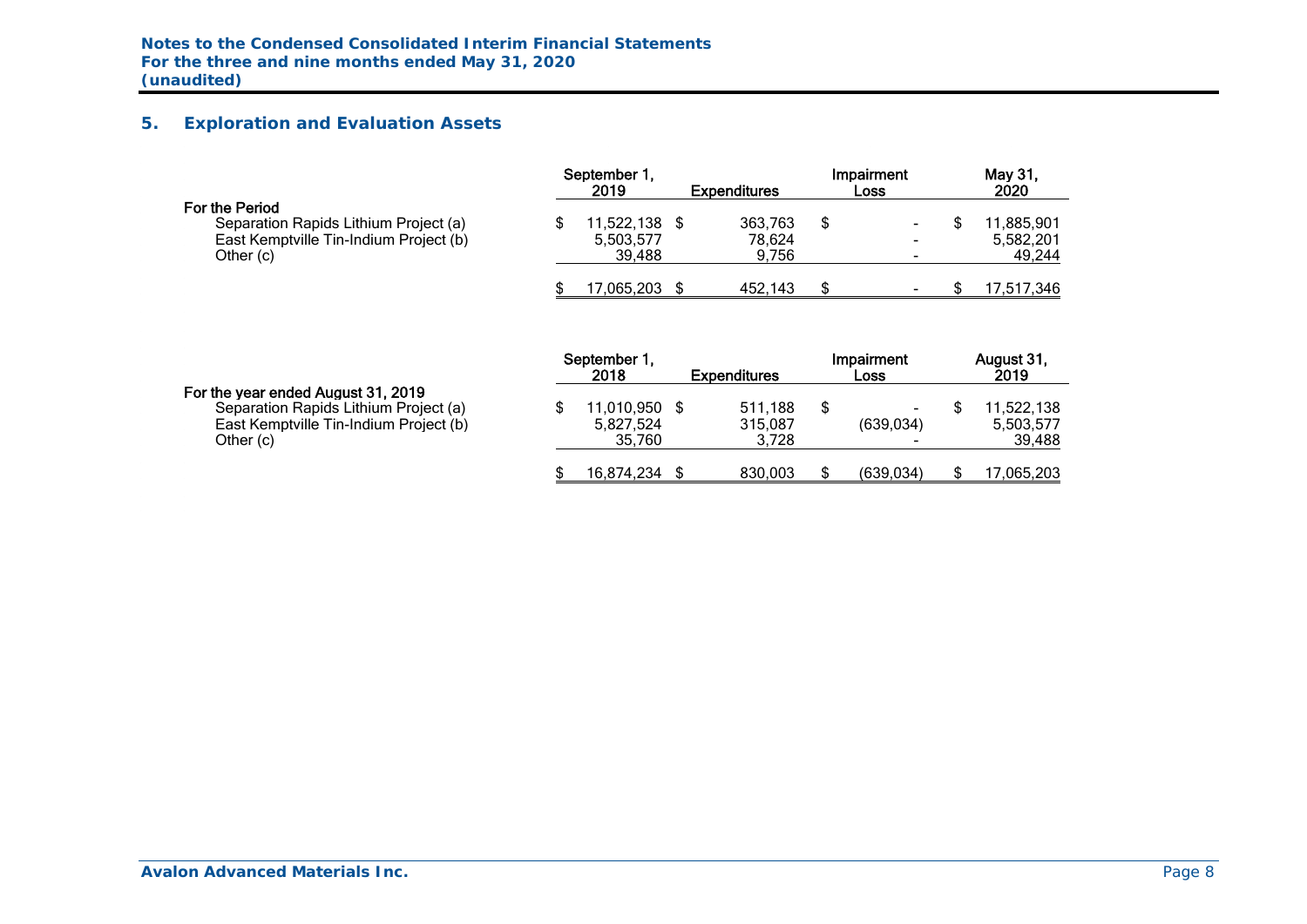## **5. Exploration and Evaluation Assets (continued)**

a) Separation Rapids Lithium Project, Ontario

The Company owns a 100% interest in certain mineral claims and a mining lease in the Kenora area of Ontario.

b) East Kemptville Tin-Indium Project, Nova Scotia

The Company holds a special exploration licence (the "Special Licence") to search and prospect for all minerals except for coal, salt, potash and uranium within four claims in the East Kemptville area of Yarmouth, Nova Scotia.

The Special Licence had a term of three years which began February 2, 2015 and was renewable for an additional two one-year periods, which extended the Special Licence until February 1, 2020, which has since been converted to a regular exploration licence.

c) Other Resource Properties

The Company has a 100% interest in a mining lease in the Warren Township Anorthosite Project, located near Foleyet, Ontario, a 100% interest in several claims in the Lilypad Lakes Cesium Property, located 150 km northeast of Pickle Lake, Ontario, a 2.0% NSR interest in certain claims of the East Cedartree Gold Property located near Kenora, Ontario, and a 2.4% NSR interest in the Wolf Mountain Platinum-Palladium Project located near Thunder Bay, Ontario.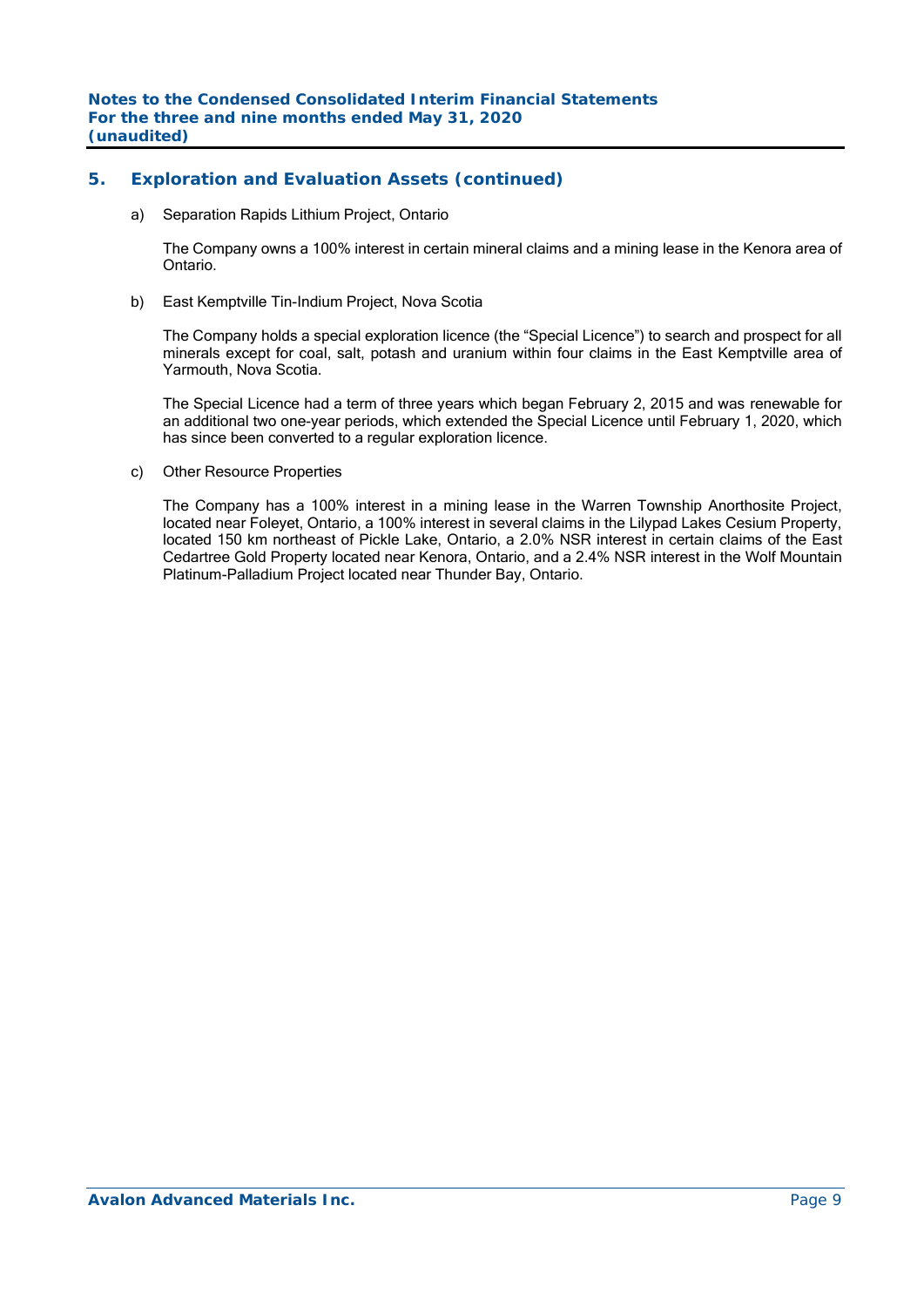# **6. Property, Plant and Equipment**

|                                                            |    | Nechalacho<br><b>REE Project</b><br>(a) | <b>Airstrip</b> | Office,<br>Computer<br>and Office<br>Equipment | Land and<br><b>Building</b> | <b>Exploration</b><br>Equipment | Leasehold<br><b>Improvements</b> |      | <b>Total</b>         |
|------------------------------------------------------------|----|-----------------------------------------|-----------------|------------------------------------------------|-----------------------------|---------------------------------|----------------------------------|------|----------------------|
| Cost                                                       |    |                                         |                 |                                                |                             |                                 |                                  |      |                      |
| As at September 1, 2018                                    | \$ | 103,878,349                             | \$<br>646,860   | \$<br>220,048                                  | \$<br>90,905                | \$<br>695,532                   | \$<br>94,594                     | \$   | 105,626,288          |
| <b>Additions</b>                                           |    | 201,097                                 |                 |                                                |                             |                                 | 7,020                            |      | 208,117              |
| Transfer to asset held for<br>sale                         |    | (2,605,147)                             |                 |                                                |                             |                                 |                                  |      | (2,605,147)          |
| <b>Disposals</b>                                           |    |                                         |                 | (18, 911)                                      |                             |                                 |                                  |      | (18, 911)            |
| As at August 31, 2019                                      |    | 101,474,299                             | 646,860         | 201,137                                        | 90,905                      | 695,532                         | 101,614                          |      | 103,210,347          |
| <b>Additions</b>                                           |    | 28,686                                  |                 | 18,575                                         |                             |                                 | 5,140                            |      | 52,401               |
| IFRS 16 adjustments                                        |    |                                         |                 | 1,045,810                                      |                             |                                 |                                  |      | 1,045,810            |
| <b>Disposals</b>                                           |    |                                         |                 | (30, 283)                                      |                             |                                 |                                  |      | (30, 283)            |
| As at May 31, 2020                                         | S. | 101,502,985                             | \$<br>646,860   | \$<br>1,235,239                                | \$<br>90,905                | \$<br>695,532                   | \$<br>106,754                    |      | \$104,278,275        |
| <b>Accumulated Depreciation</b><br>As at September 1, 2018 | \$ |                                         | \$<br>265,446   | \$<br>179,986                                  | \$<br>10,367                | \$<br>643,185                   | \$<br>94,594                     | - \$ | 1,193,578            |
| Depreciation expense<br><b>Disposals</b>                   |    |                                         | 20,624          | 12,714<br>(18, 411)                            | 4,191                       | 15,705                          | 108                              |      | 53,342<br>(18, 411)  |
| As at August 31, 2019                                      |    |                                         | 286,070         | 174,289                                        | 14,558                      | 658,890                         | 94,702                           |      | 1,228,509            |
| Depreciation expense<br><b>Disposals</b>                   |    |                                         | 14,230          | 158,028<br>(30, 283)                           | 3,143                       | 8,245                           | 972                              |      | 184,618<br>(30, 283) |
| As at May 31, 2020                                         | \$ |                                         | \$<br>300,300   | \$<br>302,034                                  | \$<br>17,701                | \$<br>667,135                   | \$<br>95,674                     | \$   | 1,382,844            |
| <b>Net Book Value</b>                                      |    |                                         |                 |                                                |                             |                                 |                                  |      |                      |
| As at August 31, 2019                                      |    | 101,474,299                             | \$<br>360,790   | \$<br>26,848                                   | \$<br>76,347                | \$<br>36,642                    | \$<br>6,912                      |      | \$101,981,838        |
| As at May 31, 2020                                         |    | 101,502,985                             | \$<br>346,560   | \$<br>933,205                                  | \$<br>73,204                | \$<br>28,397                    | \$<br>11,080                     |      | \$102,895,431        |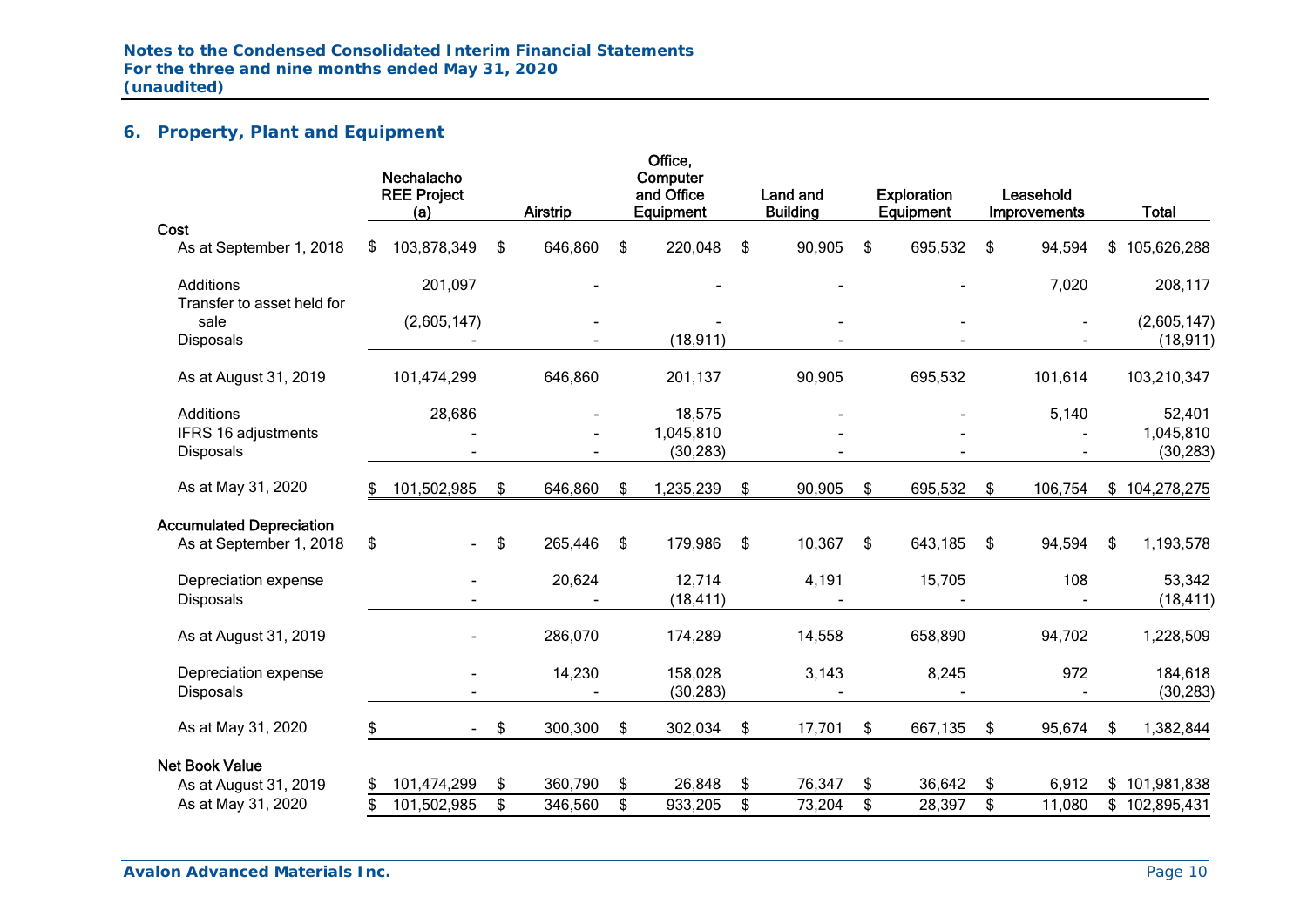## **6. Property, Plant and Equipment (continued)**

#### a) Nechalacho REE Project, Northwest Territories

The Company owns a 100% interest in eight mining leases covering the Nechalacho rare earth elements deposit ("Nechalacho Deposit") located at Thor Lake in the Mackenzie Mining District of the Northwest Territories.

The property is subject to an underlying 2.5% net smelter returns ("NSR") royalty agreement which can be bought back at the principal amount of \$150,000 compounded annually at the average Canadian prime rate from May 2, 1982 to the buyback date, and which currently approximates \$1.6 million (the "2.5% NSR Royalty").

During the year ended August 31, 2012, the Company entered into an accommodation agreement (the "Accommodation Agreement") with the Deninu K'ue First Nation ("DKFN"). The DKFN is one of three Akaitcho bands who have used, occupied and have constitutionally protected aboriginal rights with respect to the lands on which the Nechalacho Deposit in the Northwest Territories is located.

The Accommodation Agreement provides for business and employment opportunities for the DKFN related to the Nechalacho Deposit and associated facilities in the Northwest Territories and contains measures to mitigate environmental and cultural impacts that may result from the project development. The Accommodation Agreement also commits the DKFN to supporting timely completion of the environmental assessment, permitting and development processes of the Nechalacho REE Project, and provides for the DKFN to participate in the project economics.

 During the year ended August 31, 2019, the Company and an unrelated third party entered into an agreement under which this third party will acquire ownership of the near-surface resources principally in the T-Zone and Tardiff Zones of the property for a total cash consideration of \$5.0 million while the Company will retain ownership of the mineral resources below a depth of 150 metres above sea level, a 3.0% NSR royalty (the "3.0% NSR Royalty") and will continue to have access to the property for exploration, development and mining purposes (the "Sale and Purchase Agreement"). Avalon has also agreed to waive the 3.0% NSR Royalty for the first five years of commercial production and to grant the third party the option to pay the Company \$2.0 million within eight years of the transaction closing to extend the waiver of this royalty in perpetuity.

 This agreement also grants the third party an option to purchase the Company's option in the 2.5% NSR Royalty for an inflation adjusted fixed amount estimated at \$1.5 million as at the agreement date, provided that, upon exercising the option, it extinguishes this royalty.

The sale was expected to be completed during fiscal 2020. Accordingly, the Company had transferred the carrying cost relating to the near-surface mineral resources of \$2,605,147 from the total carrying cost of the Nechalacho REE Project included in Property, Plant and Equipment to Asset Held for Sale as at August 31, 2019. The sale was completed during the quarter ended February 29, 2020, resulting in a net gain on sale of \$2,373,261.

 During the Period, the Company generated net management fees of \$105,592 for services provided to the third party to manage its exploration activities on the property.

b) Depreciation of \$147,067 was recognized relating to the ROU asset during the Period, and the carrying balance of the ROU asset was \$898,743 as at May 31, 2020.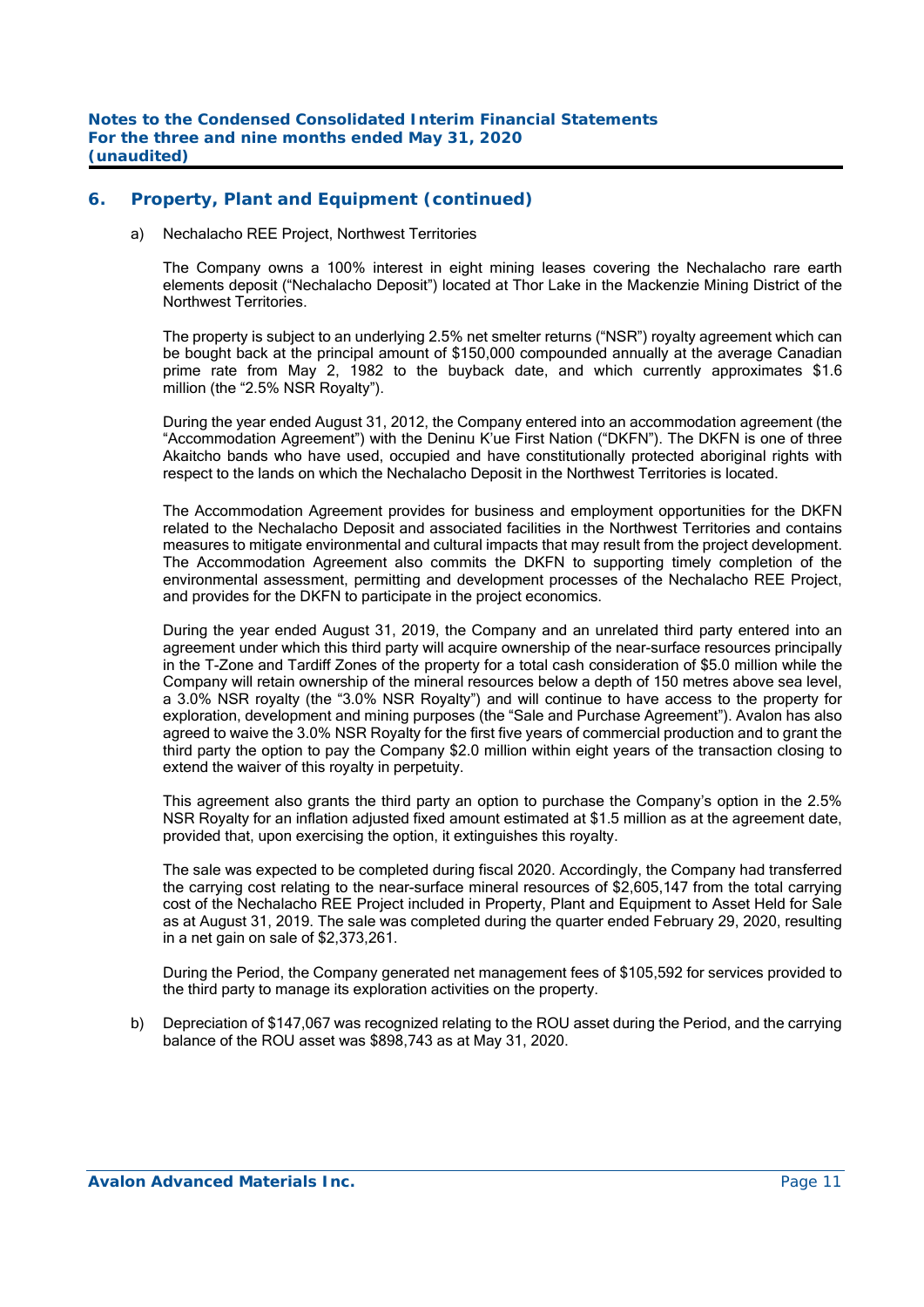## **7. Deferred Flow-Through Share Premium**

A summary of the changes in the deferred flow-through share premium amount is set out below:

| Balance - September 1, 2018<br>Increase relating to flow-through common shares issued<br>Decrease relating to CEE incurred | \$ | 52.157<br>150,000<br>(154,676) |
|----------------------------------------------------------------------------------------------------------------------------|----|--------------------------------|
| Balance - August 31, 2019<br>Decrease relating to CEE incurred                                                             |    | 47.481<br>(47, 481)            |
| Balance - May 31, 2020                                                                                                     | £. |                                |

#### **8. Lease Obligation**

The Company had the following future commitment relating to the lease contract for its office premises:

| 2020                                           | \$<br>53,094  |
|------------------------------------------------|---------------|
| 2021                                           | 218,253       |
| 2022                                           | 222,556       |
| 2023                                           | 229,181       |
| 2024                                           | 233,563       |
| 2025                                           | 63,280        |
| Total future lease payments as at May 31, 2020 | 1,019,927     |
| Amounts representing interest                  | 110,558       |
| Present value of future lease payments         | 909,369       |
| Current portion of lease obligation            | 174,491       |
| Non-current portion of lease obligation        | \$<br>734,878 |

#### **9. Convertible Note Payable**

On November 30, 2018, the Company issued a convertible note payable in the amount of \$500,000 to an entity managed by the Lind Partners ("Lind") (the "Note"). The Note has a term of two years with a maturity date of November 30, 2020 and accrued an interest amount of \$100,000 on the date of issuance, resulting in the Note to bear a face value of \$600,000 at issuance.

Lind is entitled to convert any outstanding amount of the face value of the Note into common shares commencing on May 26, 2019 at a conversion price equal to the higher of (a) 80% of the five day trailing value weighted average price ("VWAP") of the common shares prior to the date of conversion, and (b) the five day trailing VWAP of the shares prior to the date of conversion, less the maximum discount allowable in accordance with TSX rules. The Company has floor price protection such that if any conversion results in an effective conversion price of less than \$0.05 per share, then the Company has the right to instead repay the amount that was subject to that conversion for a 5% premium. The Company also has the right to repurchase the Note at the outstanding face value at any time.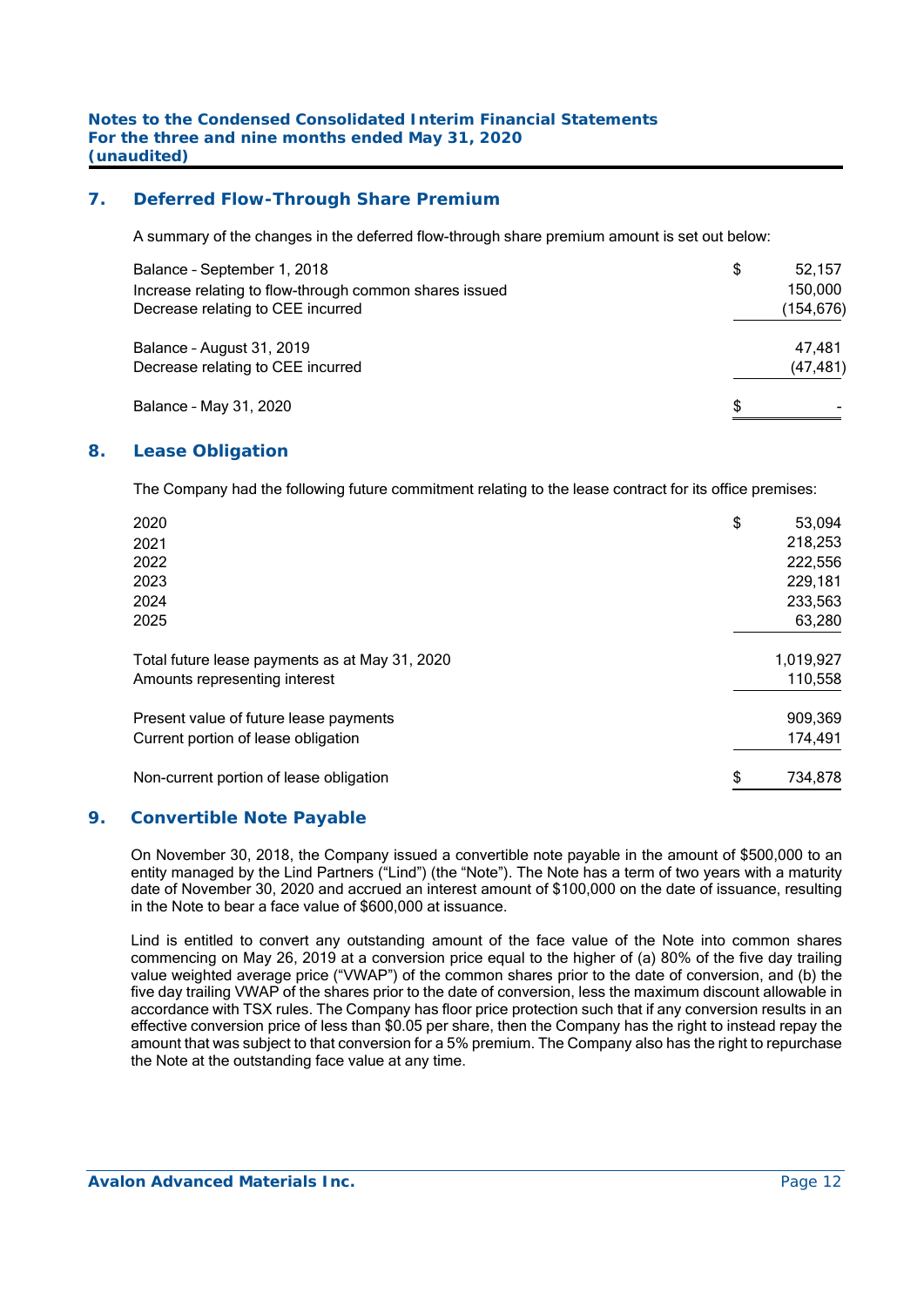#### **9. Convertible Note Payable (continued)**

A summary of the changes in the convertible note payable amount is set out below:

| Balance - September 1, 2018                                    | \$         |
|----------------------------------------------------------------|------------|
| Issued                                                         | 500,000    |
| Interest                                                       | 100.000    |
| Converted to common shares                                     | (425,000)  |
| Balance - August 31, 2019                                      | 175.000    |
| Converted to common shares                                     | (116, 667) |
| Current portion of convertible note payable - May 31, 2020     | (58, 333)  |
| Non-current portion of convertible note payable - May 31, 2020 |            |

The number of common shares to be issued would be 1,121,795 if the entire Note had been converted into common shares based on the closing price of the Company's common shares on the TSX of \$0.065 on May 31, 2020.

## **10. Convertible Redeemable Preferred Shares**

In March 2017, the Company entered into a preferred share purchase agreement (the "A1 Agreement") with an entity managed by Lind and issued 500 Series A1 Preferred Shares (the "A1 Preferred Shares") at a price of \$5,000 per share for gross proceeds of \$2,500,000. Pursuant to Canadian securities laws, the securities issuable under this private placement were subject to a hold period, which expired on July 11, 2017 (the "Hold Period").

The A1 Preferred Shares did not carry a dividend and had a redemption value that started at \$5,000 per share and increases by \$250 per share each quarter over a 24 months period ending on March 10, 2019, to a cap of \$6,750 per share. The A1 Preferred Shares could be converted by Lind into common shares of the Company at a price per common share equal to 85% of the five-day volume weighted average price ("VWAP") of the common shares on the TSX immediately prior to the date that notice of conversion was given (the "Conversion Option").

In conjunction with this private placement, Lind received a commitment fee of \$125,000 and 6,900,000 common share purchase warrants (the "A1 Warrants"). Each A1 Warrant entitles the holder to purchase one common share of the Company at a price of \$0.23 per common share until March 10, 2022.

Lind had the basic right to convert 25 A1 Preferred Shares into common shares of the Company on a monthly basis, subject to certain conversion limits set out in the A1 Agreement, however Lind was permitted to convert up to 100 A1 Preferred Shares on a monthly basis in the event such amount did not exceed 20% of the Company's 20-day traded volume of common shares on the TSX immediately prior to the date of delivery of a conversion notice.

Lind was also entitled to accelerate its conversion right to the full amount of the redemption value applicable at such time, or demand repayment of the applicable redemption value per share in cash (the "Put Option"), upon the occurrence of certain events as set out in the A1 Agreement (most of which are beyond the Company's control) (the "Redemption Events"). The triggering Redemption Events include certain key financial and non-financial conditions, which included change of control, insolvency and liquidity conditions etc. as defined in the A1 Agreement. These Redemption Events also limited the Company from obtaining other debt or preferred share financings that were not junior to the A1 Preferred Shares other than certain project-related financings, as well as other at-the-market, equity lines or credit type of common share offerings, or convertible security financings where the price of the common share was not fixed at predetermined price. In addition, if the Redemption Event was a change of control event, the redemption amount would be equal to 110% of the applicable redemption amount at that time.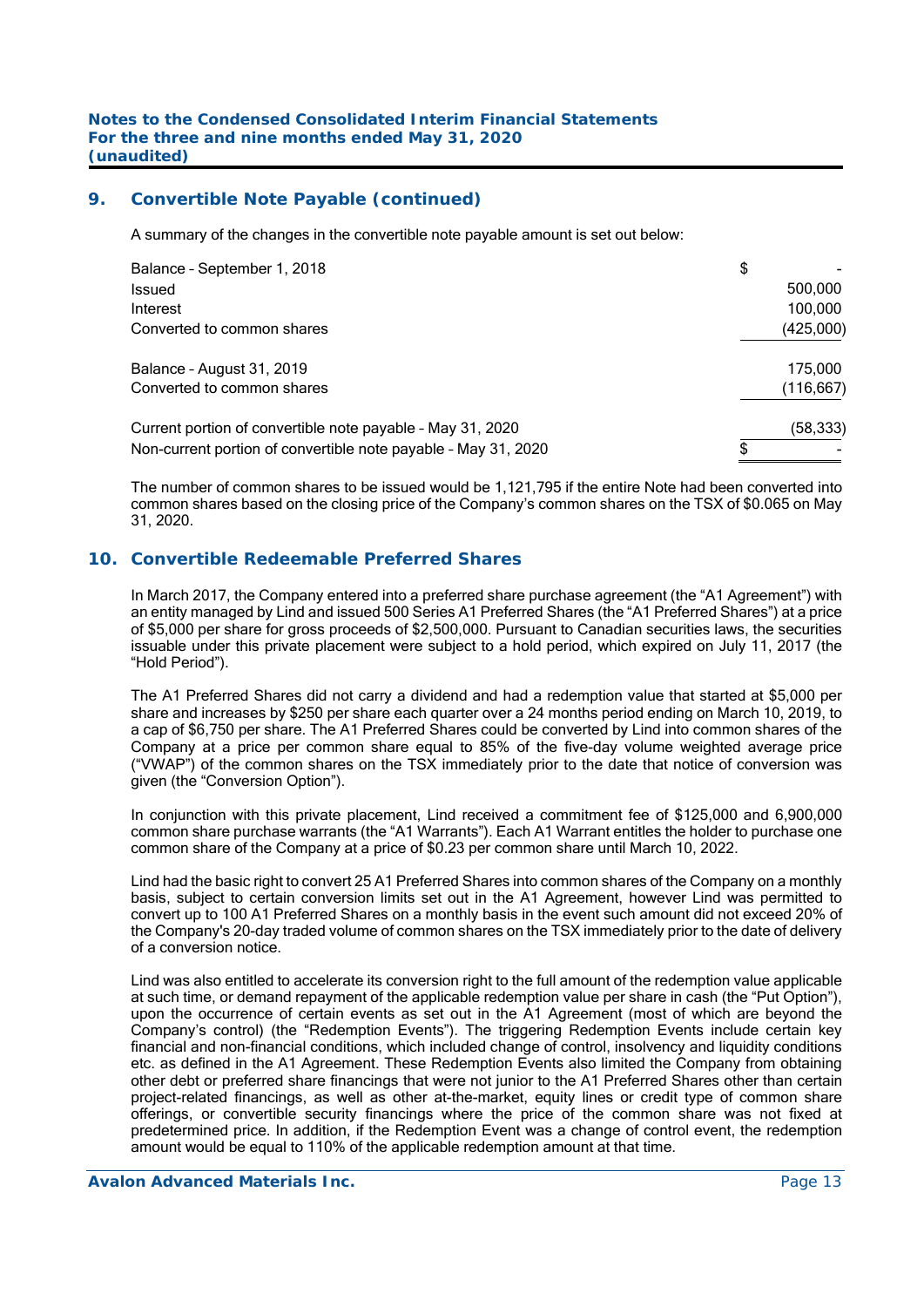The Company had the right to redeem all of the outstanding A1 Preferred Shares at any time after the Hold Period at a 5% premium to the redemption value (the "Call Option"). The Company also had floor price protection such that if any conversion results in an effective conversion price of less than \$0.10 per common share, then the Company had the right to deny the conversion and instead redeem the A1 Preferred Shares that were subject to that conversion for the redemption amount in cash plus a 5% premium.

At any time while any A1 Preferred Shares are outstanding, Lind had the option of subscribing for up to an additional 165 Series A2 Preferred Shares at a price of \$5,000 per share and under the same terms and conditions as the initial financing, subject to certain triggering events and subject to the prior approval of the TSX ("Series A2 Option"). Lind would also receive a certain number of Series A2 warrants ("A2 Warrants") when it exercised the Series A2 Option. The number of A2 Warrants to be issued and the exercise price of A2 Warrants would be calculated by using similar formulas used in determining the number and the exercise price of the A1 Warrants.

The A1 Preferred Share was a hybrid instrument that contains multiple embedded derivatives: the Conversion Option, Put Option and Call Option.

The economic characteristics and risks of the Conversion Option were different from that of the host contract (the A1 Preferred Share) in that it allowed Lind to convert the A1 Preferred Shares (a debt instrument) into the Company's common shares (an equity instrument) at a price per common share equal to 85% of the five day VWAP of the common share, thus the Conversion Option could be measured separately from the A1 Preferred Share. In addition, the number of common shares to be issued upon conversion was variable and did not meet the "a fixed amount of cash for a fixed number of equity instruments" requirement to be classified as an equity instrument. As such, the Company had designated the entire hybrid contract (the A1 Preferred Share and all of the embedded derivatives) as a financial liability at FVTPL and were re-measured at each financial statement reporting date, with the resulting change in value being recorded as increase or decrease in fair value of convertible redeemable preferred shares in the consolidated statement of comprehensive loss.

As the Company had the Call Option to redeem all of the outstanding A1 Preferred Shares at a 5% premium to the redemption value, the total fair value of the A1 Preferred Shares at issuance was therefore \$2,625,000.

The exercise price of the A1 Warrant is subject to adjustment from time to time in the event of certain common share rights offering, such that the exercise of the A1 Warrants do not result in a fixed number of common shares being issued for a fixed amount of cash. As a result, The A1 Warrant had been classified as a financial liability at FVTPL and re-measured at each financial statement reporting date using the Black-Scholes pricing model, with the resulting change in value being recorded as increase or decrease in fair value of derivative liabilities in the consolidated statement of comprehensive loss.

 The fair value of the A1 Warrants was estimated at \$236,488 (or \$0.0343 for each warrant) at issuance, and this amount was allocated to the warrant component of this private placement. The fair value of the A1 Warrant was estimated using the Black-Scholes pricing model, with the following assumptions: expected dividend yield of Nil; risk free interest rate of 1.10%; expected life of 4.0 years; and expected volatility of 35%.

In December 2017, the Company entered into a preferred share purchase agreement (the "B1 Agreement") with Lind and issued 300 Series B1 Preferred Shares (the "B1 Preferred Shares") at a price of \$5,000 per share for gross proceeds of \$1,500,000 in January 2018. Pursuant to Canadian securities laws, the securities issuable under this private placement were subject to a hold period, which expired on May 16, 2018 (the "B1 Hold Period").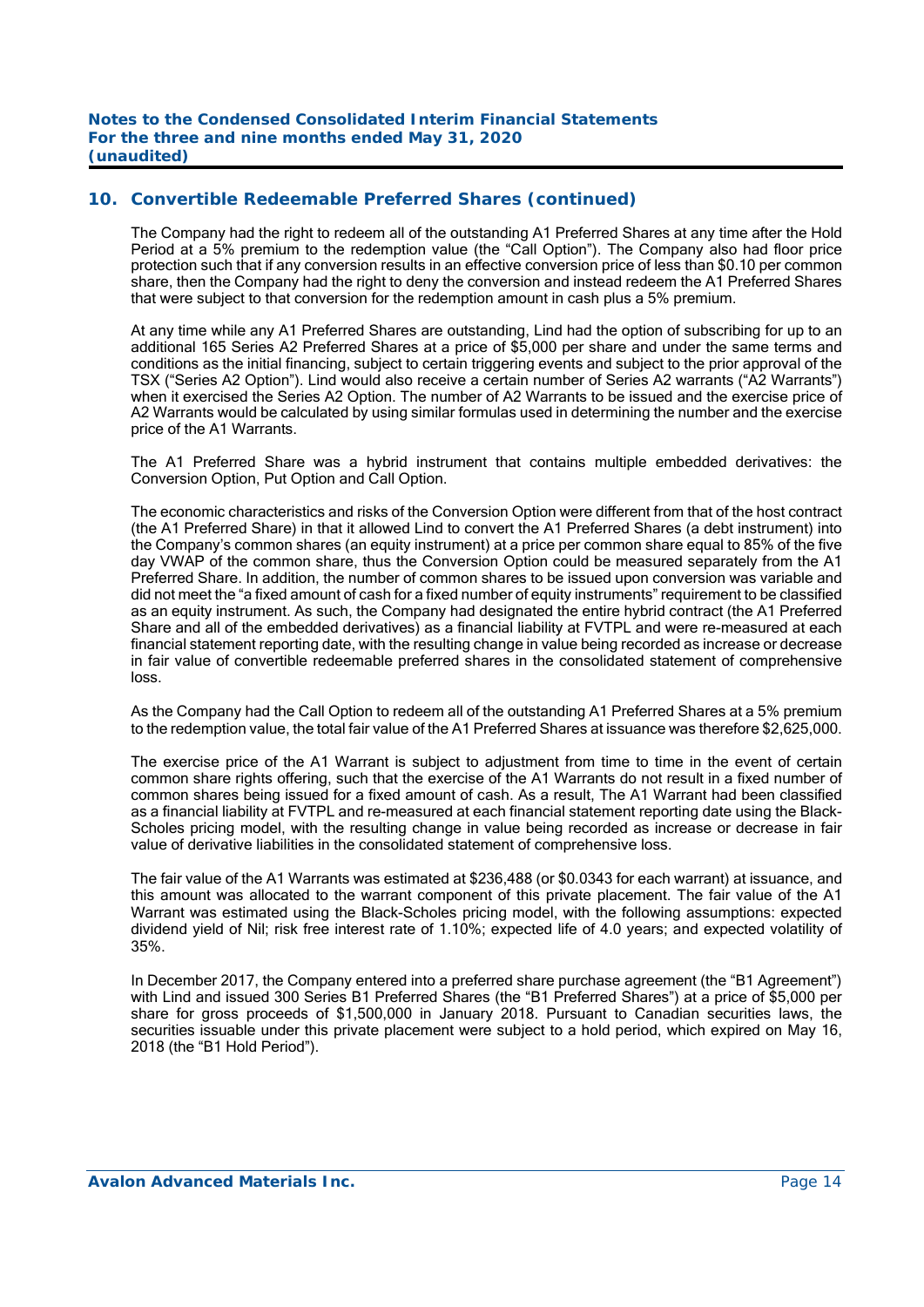In conjunction with this private placement, Lind received a commitment fee of \$75,000 and 6,250,000 common share purchase warrants (the "B1 Warrants"). Each B1 Warrant entitles the holder to purchase one common share of the Company at a price of \$0.15 per common share until January 15, 2023. Other than the exercise price and expiry date, the B1 Warrants bear the similar terms and conditions as the A1 Warrants.

The B1 Agreement is subject to essentially the same terms and conditions as the A1 Agreement and the B1 Preferred Shares bear the same essential features of the A1 Preferred Shares including the rate and amount of the increase in the redemption value, the conversion option, put option and call option etc.

After the B1 Hold Period, Lind has the basic right to convert 15 B1 Preferred Shares into common shares of the Company on a monthly basis, subject to certain conversion limits set out in the B1 Agreement, however Lind is permitted to convert up to 60 B1 Preferred Shares on a monthly basis in the event such amount does not exceed 20% of the Company's 20-day traded volume of common shares on the TSX immediately prior to the date of delivery of a conversion notice.

At any time while any B1 Preferred Shares are outstanding, Lind has the option of subscribing for up to an additional 100 Series B2 Preferred Shares at a price of \$5,000 per share and under the same terms and conditions as the initial B1 financing, subject to certain triggering events and subject to the prior approval of the TSX ("Series B2 Option"). Lind will also receive a certain number of Series B2 warrants ("B2 Warrants") when it exercises the Series B2 Option. The number of B2 Warrants to be issued and the exercise price of the B2 Warrants will be calculated by using similar formulas used in determining the number and the exercise price of the B1 Warrants.

As the B1 Preferred Shares bear the same essential features as the A1 Preferred Shares, the Company had designated the entire hybrid contract (the B1 Preferred Share and all of the embedded derivatives) as a financial liability at FVTPL and re-measured at each financial statement reporting date.

As the Company has the Call Option to redeem all of the outstanding B1 Preferred Shares at any time after the B1 Hold Period at a 5% premium to the redemption value, the total fair value of the B1 Preferred Shares at issuance is therefore \$1,575,000.

Similar to the A1 Warrants, the exercise price of the B1 Warrants is subject to adjustment from time to time in the event of certain common share rights offering, as such, the B1 Warrants had been classified as a financial liability at FVTPL and re-measured at each financial statement reporting date using the Black-Scholes pricing model.

 The fair value of the B1 Warrants was estimated at \$283,525 (or \$0.0454 for each warrant) at issuance, and this amount was allocated to the warrant component of this private placement. The fair value of the B1 Warrant was estimated using the Black-Scholes pricing model, with the following assumptions: expected dividend yield of Nil; risk free interest rate of 1.94%; expected life of 4.0 years; and expected volatility of 35%.

In connection with this private placement, the Company also incurred other issuance costs of \$34,040. Cash issuance costs incurred relating to this private placement totaled \$109,040 and had been recorded in the Statement of Comprehensive Loss as financing transaction costs.

The fair values of the B1 Preferred Shares and the B1 warrants at issuance totaled \$1,858,525 and the excess of this amount over the gross proceeds (\$1,500,000) of \$358,525 had been recorded as a financing transaction cost in the Statement of Comprehensive Loss.

In June 2018, the Company entered into a preferred share purchase agreement (the "C1 Agreement") and issued 150 Series C1 Preferred Shares (the "C1 Preferred Shares") at a price of \$5,000 per share for gross proceeds of \$750,000. Pursuant to Canadian securities laws, the securities issuable under this private placement were subject to a hold period, which expired on October 30, 2018 (the "C1 Hold Period").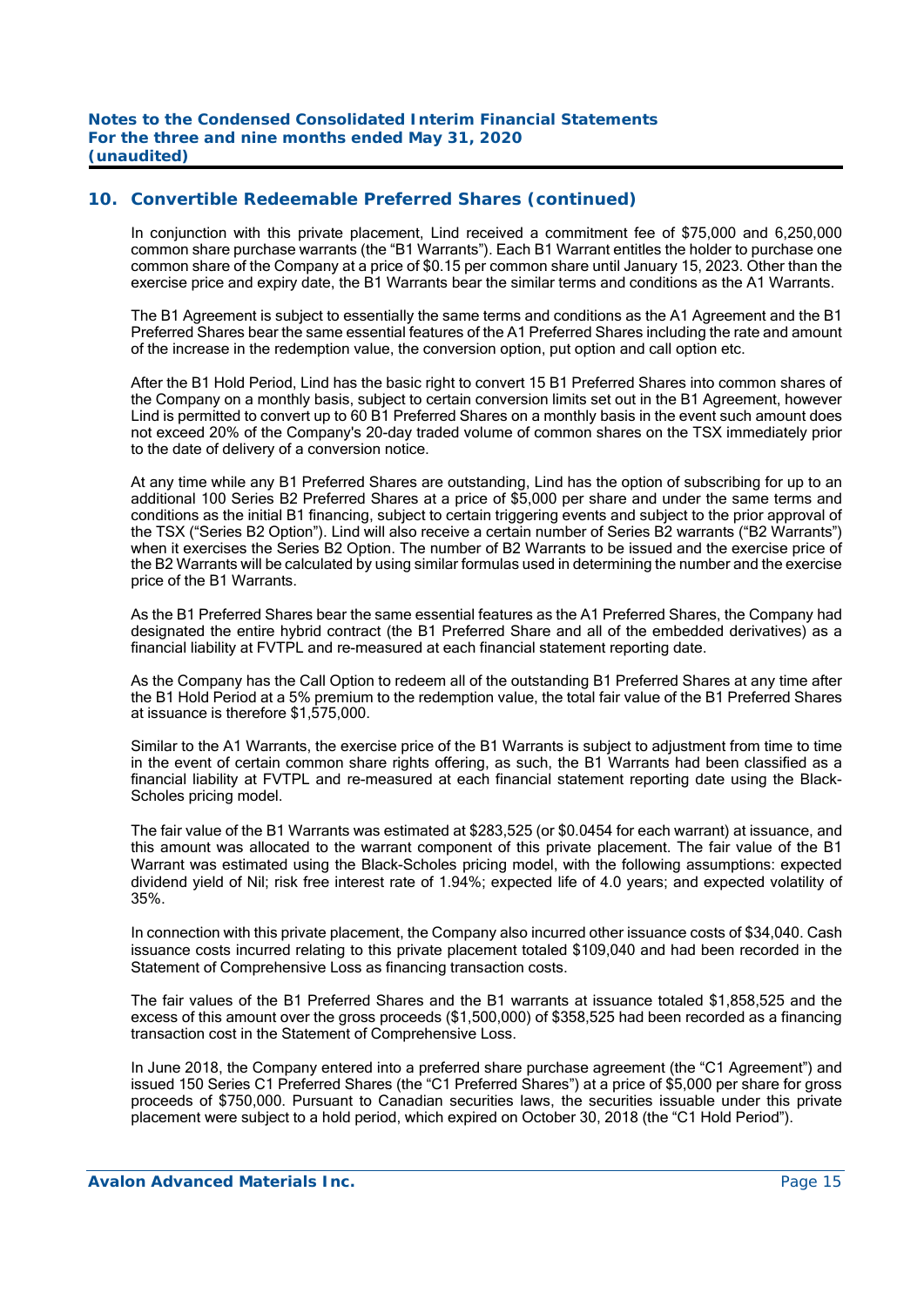In conjunction with this private placement, Lind received a commitment fee of \$37,500 and 3,750,000 common share purchase warrants (the "C1 Warrants"). Each C1 Warrant entitles the holder to purchase one common share of the Company at a price of \$0.125 per common share until June 29, 2023. Other than the exercise price and expiry date, the C1 Warrants bear the similar terms and conditions as the A1 Warrants.

The C1 Agreement is subject to essentially the same terms and conditions as the A1 Agreement and the C1 Preferred Shares bear the same essential features of the A1 Preferred Shares including the rate and amount of the increase in the redemption value, the conversion option, put option and call option etc.

After the C1 Hold Period, Lind has the basic right to convert 10 C1 Preferred Shares into common shares of the Company on a monthly basis, subject to certain conversion limits set out in the C1 Agreement, however Lind is permitted to convert up to 30 C1 Preferred Shares on a monthly basis in the event such amount does not exceed 20% of the Company's 20-day traded volume of common shares on the TSX immediately prior to the date of delivery of a conversion notice.

At any time while any C1 Preferred Shares are outstanding, Lind has the option of subscribing for up to an additional 50 Series C2 Preferred Shares at a price of \$5,000 per share and under the same terms and conditions as the initial C1 financing, subject to certain triggering events and subject to the prior approval of the TSX ("Series C2 Option"). Lind will also receive a certain number of Series C2 warrants ("C2 Warrants") when it exercises the Series C2 Option. The number of C2 Warrants to be issued and the exercise price of the C2 Warrants will be calculated by using similar formulas used in determining the number and the exercise price of the C1 Warrants.

As the C1 Preferred Shares bear the same essential features as the A1 Preferred Shares, the Company had designated the entire hybrid contract (the C1 Preferred Share and all of the embedded derivatives) as a financial liability at FVTPL and re-measured at each financial statement reporting date.

As the Company has the Call Option to redeem all of the outstanding C1 Preferred Shares at any time after the C1 Hold Period at a 5% premium to the redemption value, the total fair value of the C1 Preferred Shares at issuance is therefore \$787,500.

Similar to the A1 Warrants, the exercise price of the C1 Warrants is subject to adjustment from time to time in the event of certain common share rights offering, as such, the C1 Warrants had been classified as a financial liability at FVTPL and re-measured at each financial statement reporting date using the Black-Scholes pricing model.

The fair value of the C1 Warrants was estimated at \$73,679 (or \$0.0196 for each warrant) at issuance, and this amount was allocated to the warrant component of this private placement. The fair value of the C1 Warrant was estimated using the Black-Scholes pricing model, with the following assumptions: expected dividend yield of Nil; risk free interest rate of 2.00%; expected life of 4.0 years; and expected volatility of 35%.

In connection with this private placement, the Company also incurred other issuance costs of \$18,668. Cash issuance costs incurred relating to this private placement totaled \$56,168 and had been recorded in the Statement of Comprehensive Loss as financing transaction costs.

The fair values of the C1 Preferred Shares and the C1 warrants at issuance totaled \$861,179 and the excess of this amount over the gross proceeds (\$750,000) of \$111,179 had been recorded as a financing transaction cost in the Statement of Comprehensive Loss.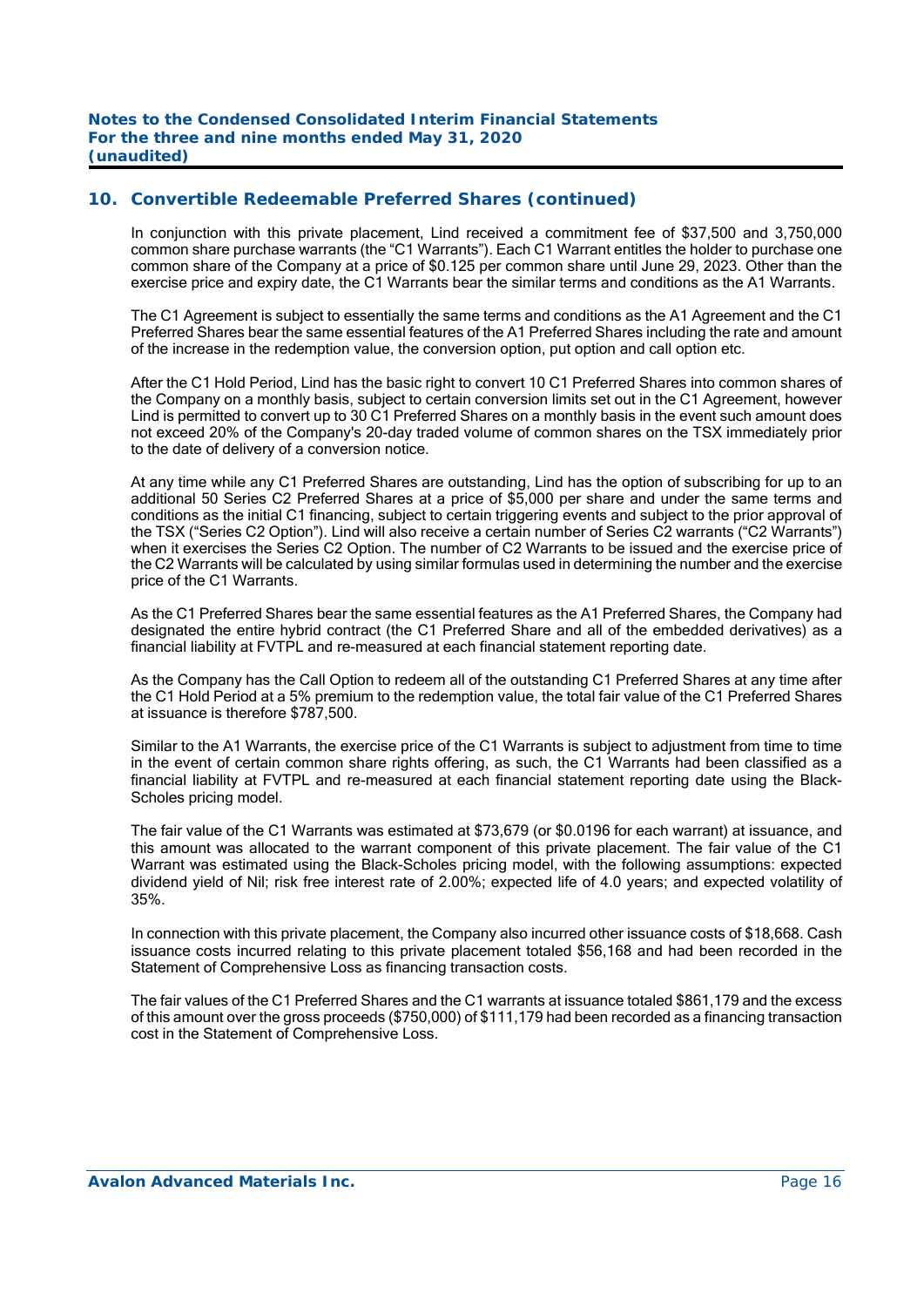A summary of the changes in the convertible redeemable preferred shares amount is set out below:

|                                            | <b>Number</b> | <b>Amount</b>   |
|--------------------------------------------|---------------|-----------------|
| <b>A1 Preferred Shares</b>                 |               |                 |
| Balance - September 1, 2018                | 180           | \$<br>1,181,250 |
| Increase in fair value                     |               | 80,063          |
| Converted to common shares                 | (180)         | (1, 261, 313)   |
| Balance - August 31, 2019 and May 31, 2020 |               | \$              |
| <b>B1 Preferred Shares</b>                 |               |                 |
| Balance - September 1, 2018                | 240           | \$<br>1,386,000 |
| Increase in fair value                     |               | 175,875         |
| Converted to common shares                 | (155)         | (981,750)       |
| Balance - August 31, 2019                  | 85            | 580,125         |
| Increase in fair value                     |               | 18,375          |
| Converted to common shares                 | (85)          | (598, 500)      |
| Balance - May 31, 2020                     |               | \$              |
| <b>C1 Preferred Shares</b>                 |               |                 |
| Balance - September 1, 2018                | 150           | \$<br>787,500   |
| Increase in fair value                     |               | 120,750         |
| Converted to common shares                 | (90)          | (530, 250)      |
| Balance - August 31, 2019                  | 60            | 378,000         |
| Increase in fair value                     |               | 21,000          |
| Converted to common shares                 | (60)          | (399,000)       |
| Balance - May 31, 2020                     |               | \$              |
|                                            |               | \$              |

## **11. Derivative Liabilities**

The derivative liabilities consist of the warrants denominated in foreign currency, and certain warrants with exercise prices that are subject to adjustment from time to time in the event of certain common share rights offering.

The following table summarizes information concerning the derivative liabilities as at the beginning and end of the respective reporting periods: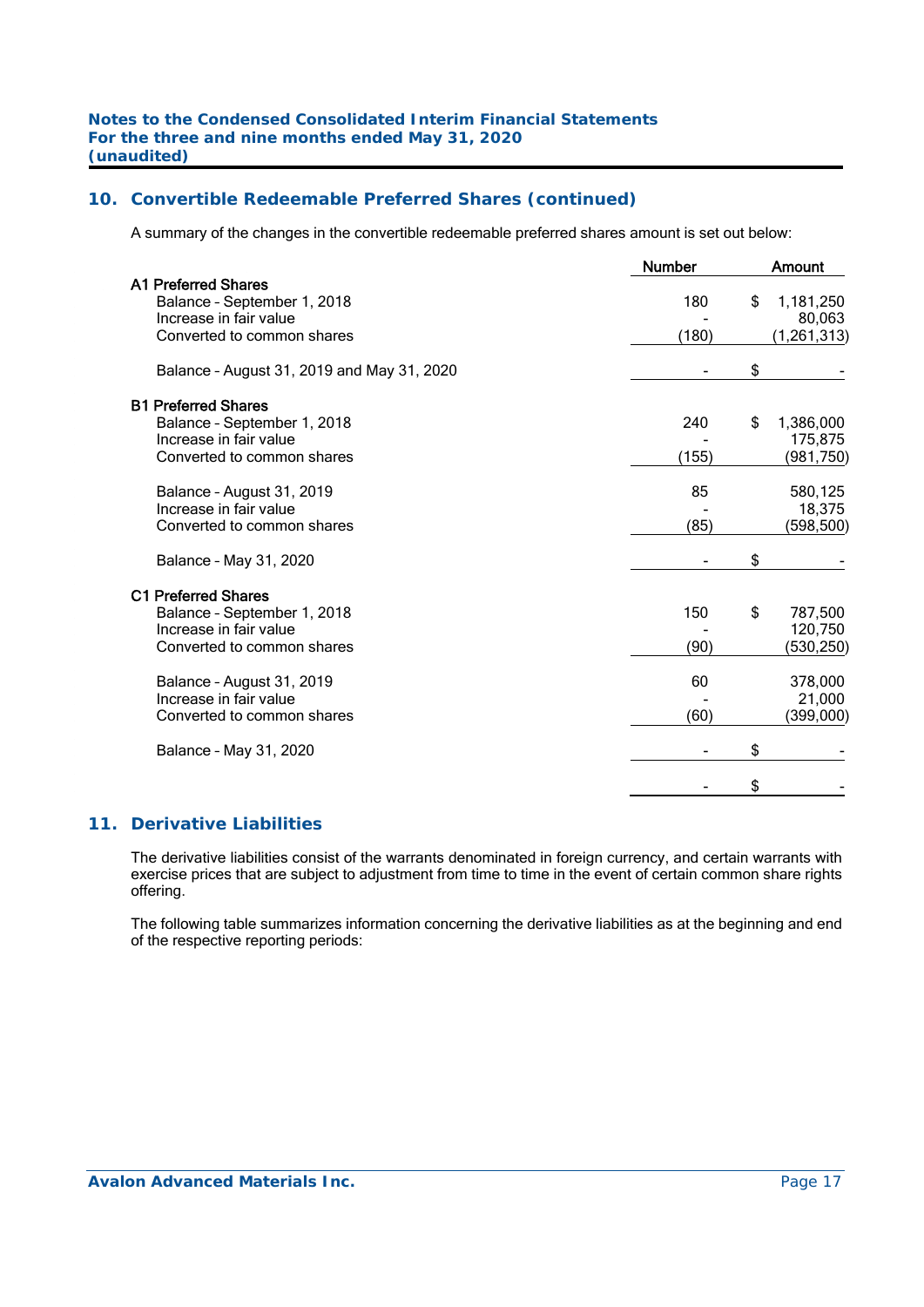## **11. Derivative Liabilities (continued)**

|                                                                                                                         | <b>Number</b><br>of Warrants |    | Amount                          |
|-------------------------------------------------------------------------------------------------------------------------|------------------------------|----|---------------------------------|
| Warrants denominated in foreign currency<br>Balance - September 1, 2018<br>Decrease in fair value                       | 6,466,513                    | \$ | 54<br>(53)                      |
| Balance - August 31, 2019 and May 31, 2020                                                                              | 6,466,513                    | S  |                                 |
| Other warrants subject to potential price adjustment<br>Balance - September 1, 2018<br>Issued<br>Decrease in fair value | 16,900,000<br>4,575,000      | \$ | 109,767<br>44,199<br>(126, 898) |
| Balance - August 31, 2019<br>Increase in fair value                                                                     | 21,475,000                   |    | 27,068<br>41,615                |
| Balance - May 31, 2020                                                                                                  | 21,475,000                   | \$ | 68,683                          |
| Total derivative liabilities                                                                                            |                              |    | 68,684                          |

## **12. Share Capital**

#### *a) Authorized*

 The Company is presently authorized to issue an unlimited number of common shares without par value. The Company is also authorized to issue up to 25,000,000 preferred shares without par value, of which 950 have been issued and none are outstanding as at May 31, 2020.

#### *b) Warrants*

|                                     | <b>Number</b><br>of Warrants | Weighted<br>Average<br><b>Exercise Price</b> |  |  |  |
|-------------------------------------|------------------------------|----------------------------------------------|--|--|--|
| Balance - September 1, 2018         | $6,580,000^{(1)}$            | \$<br>0.136                                  |  |  |  |
| Issued pursuant to equity offerings | 2,687,500                    | 0.120                                        |  |  |  |
| Exercised                           | (1,000,000)                  | 0.120                                        |  |  |  |
| Expired                             | (10,000)                     | 0.490                                        |  |  |  |
| Balance - August 31, 2019           | $8,257,500^{(1)}$            | 0.132                                        |  |  |  |
| Expired                             | (2,400,000)                  | 0.160                                        |  |  |  |
| Balance - May 31, 2020              | $5,857,500^{(1)}$            | 0.120<br>S                                   |  |  |  |
|                                     |                              |                                              |  |  |  |

(1) Does not include the additional warrants as disclosed below.

The outstanding warrants have a weighted average remaining contract life of 0.2 years.

The warrants reserve, included as a component of the consolidated statement of changes in equity, relates to equity settled instruments issued by the Company to various stakeholders.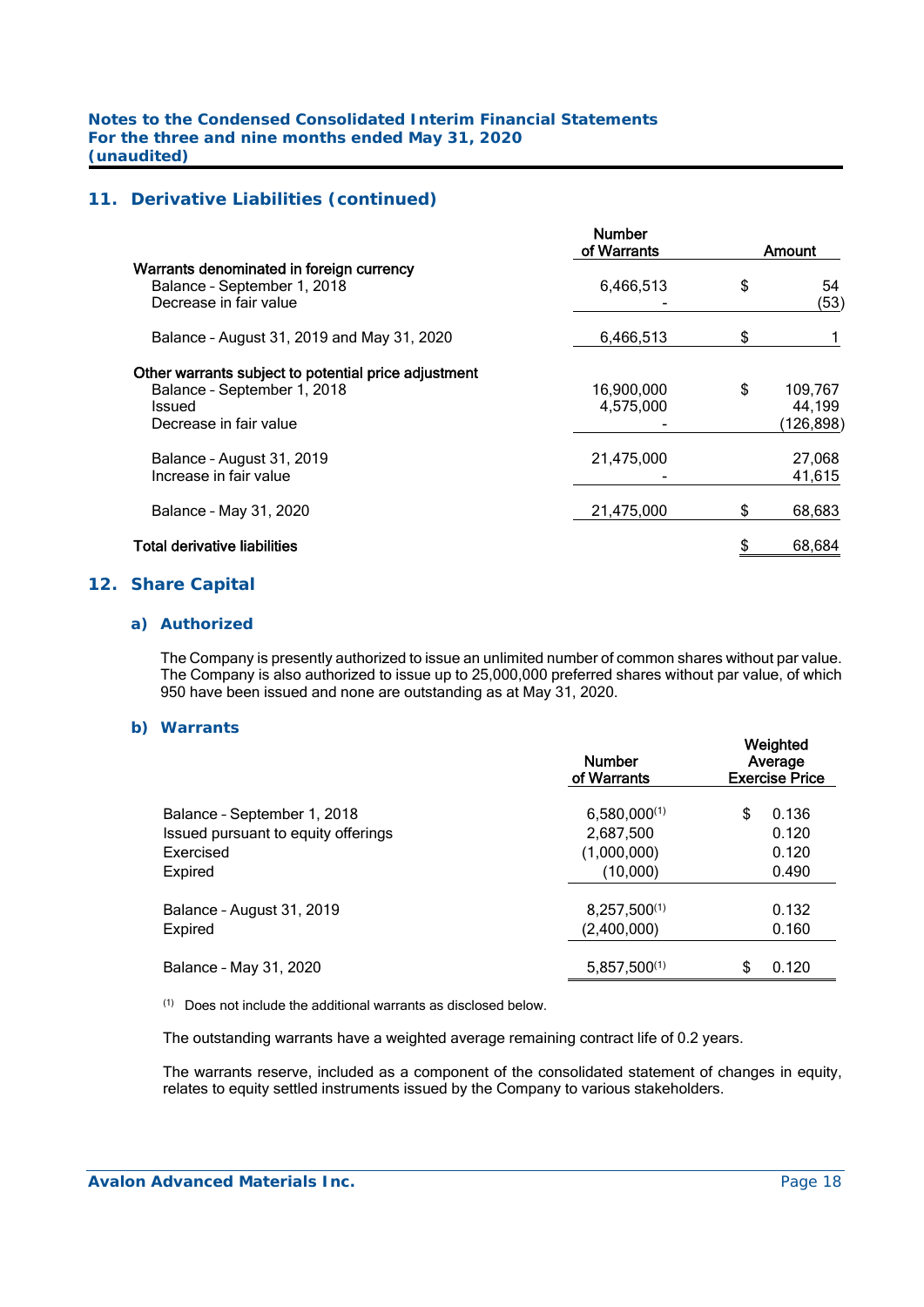## **12. Share Capital (continued)**

The Company also has the following warrants outstanding as at May 31, 2020:

- i) 6,466,513 warrants with an adjusted exercise price of US\$0.5223 per share ("US\$ Warrants") and are exercisable until June 13, 2021. These warrants are subject to certain anti-dilution provisions, which may reduce the exercise price, with a floor of US\$0.5095 per share;
- ii) 6,900,000 A1 Warrants with an exercise price of \$0.23 per share and are exercisable until March 10, 2022;
- iii) 6,250,000 B1 Warrants with an exercise price of \$0.15 per share and are exercisable until January 15, 2023;
- iv) 3,750,000 C1 Warrants with an exercise price of \$0.125 per share and are exercisable until June 29, 2023; and
- v) 4,575,000 warrants with an exercise price of \$0.07 per share and are exercisable until November 30, 2021.

The Company is also required to issue 20,000 warrants to the Northwest Territory Métis Nation in two equal installments of 10,000 warrants upon the Nechalacho REE Project meeting certain milestones.

#### *c) Share Based Payments*

The shareholders have approved a Stock Option Plan (the "Plan") that provides for the issue of up to 10% of the number of issued and outstanding common shares of the Company to eligible employees, directors and service providers of the Company.

The Plan authorizes the granting of options to purchase common shares of the Company at a price equal to or greater than the closing price of the shares on either the trading day prior to the grant or the day of the grant. The options generally vest over a period of one to four years, and generally have a term of two to five years (but can have a maximum term of up to 10 years).

The following table reconciles the stock options outstanding at the beginning and end of the respective reporting periods:

|                             | <b>Number</b><br>of Options | Weighted<br>Average<br><b>Exercise Price</b> |      |  |  |
|-----------------------------|-----------------------------|----------------------------------------------|------|--|--|
| Balance - September 1, 2018 | 11,345,000                  | \$                                           | 0.26 |  |  |
| Granted                     | 3,020,000                   |                                              | 0.10 |  |  |
| Exercised                   | (200,000)                   |                                              | 0.10 |  |  |
| Expired                     | (3,875,000)                 |                                              | 0.43 |  |  |
| Forfeited                   | (893,750)                   |                                              | 0.17 |  |  |
| Balance - August 31, 2019   | 9,396,250                   |                                              | 0.16 |  |  |
| Granted                     | 6,265,000                   |                                              | 0.08 |  |  |
| Expired                     | (3,001,250)                 |                                              | 0.21 |  |  |
| Forfeited                   | (40,000)                    |                                              | 0.16 |  |  |
| Balance - May 31, 2020      | 12,620,000                  | \$                                           | 0.11 |  |  |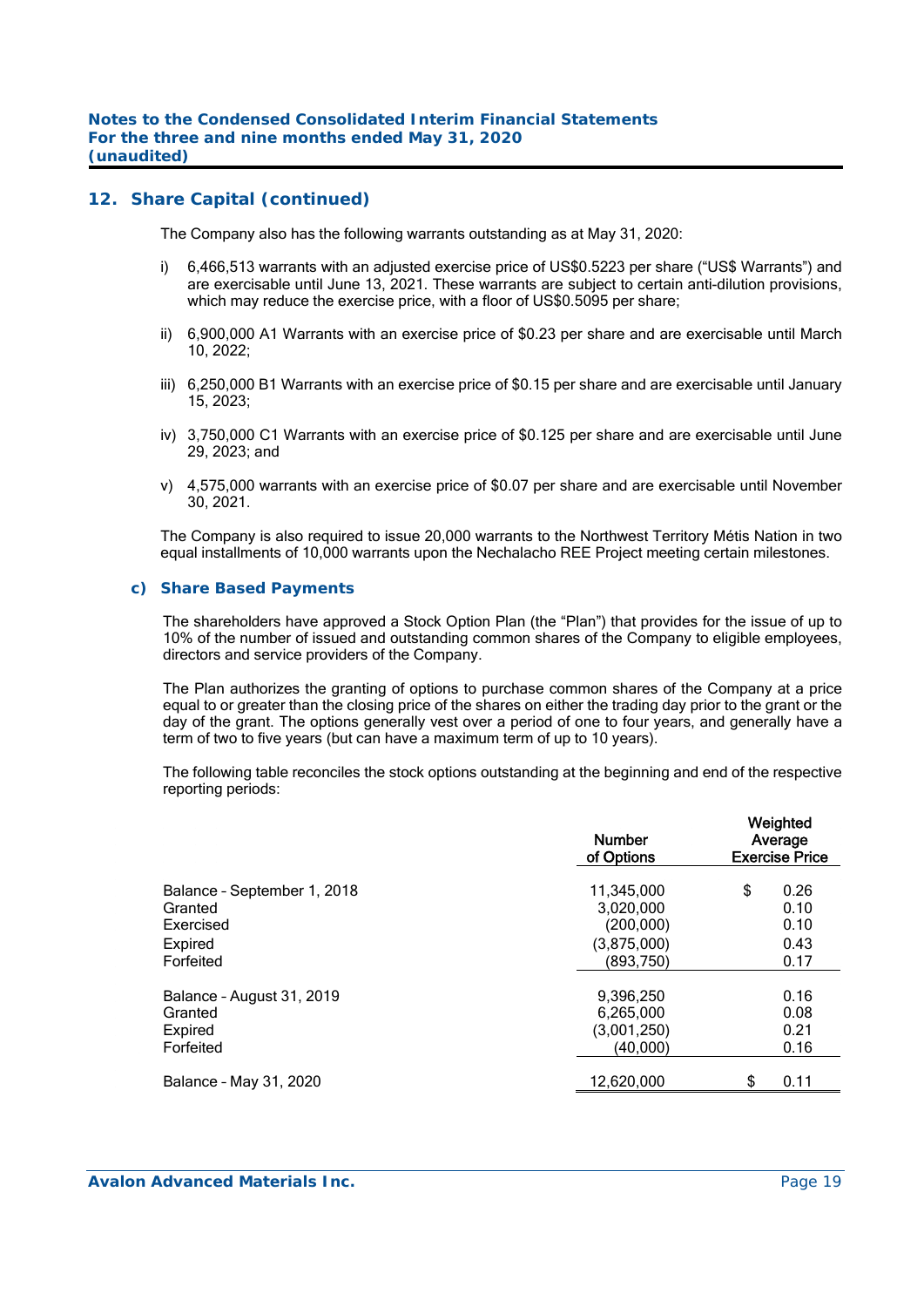## **12. Share Capital (continued)**

As at May 31, 2020, there were 4,756,250 options vested (August 31, 2019 – 6,147,500) with an average exercise price of \$0.13 per share (August 31, 2019 - \$0.17), that were exercisable.

The share based payments reserve, included as a component of the consolidated statement of changes in equity, relates to equity settled compensation options issued by the Company to its directors, officers, employees and consultants.

The estimated fair value of options earned during the Period was \$77,590 (2019 - \$78,124), of which \$297 (2019 - \$3,455) was capitalized to property, plant and equipment, \$6,169 (2019 - \$12,585) was capitalized as exploration and evaluation assets, \$2,122 (2019 - \$Nil) was charged to operations as general exploration expenses with the balance of \$69,002 (2019 - \$62,084) charged to operations as share based compensation expense.

The fair value of each option granted is estimated at the time of grant using the Black-Scholes optionpricing model. The Black-Scholes option-pricing model requires the input of subjective assumptions, including expected life of the option award, share price volatility and other assumptions. The expected life of options granted is derived from historical data on employee exercises and post-vesting employment termination behavior. Expected volatility is based on the historic volatility of the Company's shares. These assumptions involve inherent uncertainties and the application of management judgment. In addition, the Company is required to estimate the expected forfeiture rate and only recognize expense for those options expected to vest.

The weighted average assumptions for grants during the Period and the year ended August 31, 2019 are as follows:

|                                                     | May 31,<br>2020 | August 31,<br>2019 |
|-----------------------------------------------------|-----------------|--------------------|
| Exercise price                                      | \$0.08          | \$0.10             |
| Closing market price on day preceding date of grant | \$0.04          | \$0.08             |
| Risk-free interest rate                             | 1.13%           | 1.80%              |
| Expected life (years)                               | 3.6             | 3.3                |
| <b>Expected volatility</b>                          | 79%             | 63%                |
| Expected dividend yield                             | Nil             | Nil                |
| Grant date fair value                               | \$0.02          | \$0.03             |
| Forfeiture rate                                     | 14%             | 15%                |

The following table summarizes information concerning outstanding and exercisable options as at May 31, 2020:

|                             | <b>Weighted Average</b><br>Remaining |             |                         |
|-----------------------------|--------------------------------------|-------------|-------------------------|
| <b>Exercise Price Range</b> | Outstanding                          | Exercisable | <b>Contractual Life</b> |
| $$0.25 - $0.30$             | 300,000                              | 225,000     | 1.0 years               |
| $$0.20 - $0.24$             | 240,000                              | 217,500     | 0.6 years               |
| $$0.15 - $0.19$             | 970,000                              | 712,500     | 1.6 years               |
| $$0.11 - $0.14$             | 2,765,000                            | 1,868,750   | 2.0 years               |
| $$0.08 - $0.10$             | 8,345,000                            | 1,732,500   | 3.4 years               |
|                             | 12,620,000                           | 4,756,250   |                         |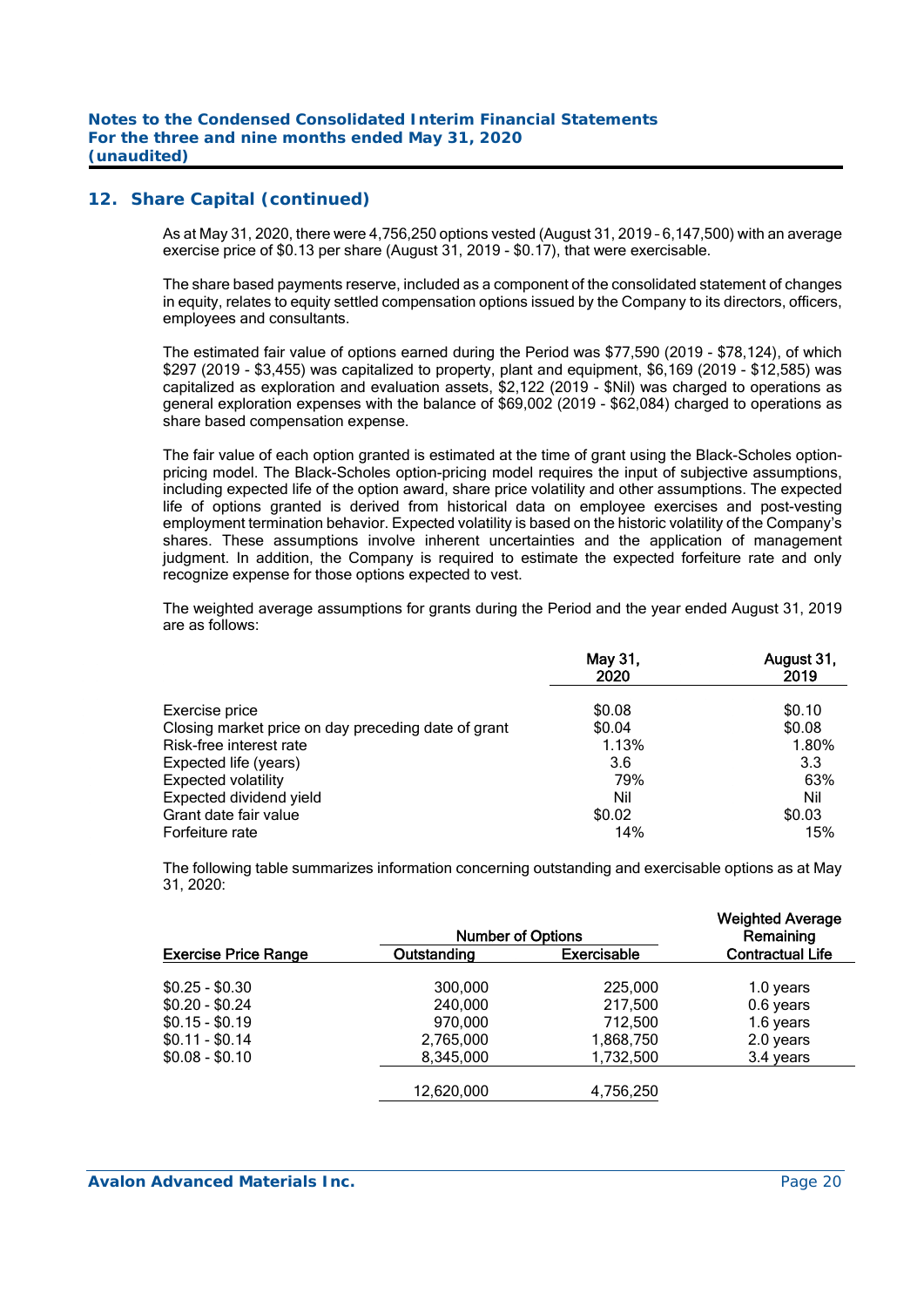## **12. Share Capital (continued)**

#### *d) Brokers' Compensation Warrants*

The following table summarizes information concerning outstanding brokers' compensation warrants as at the beginning and end of the respective reporting periods:

|                             | Number of<br>Compensation<br>Warrants | Weighted<br>Average<br><b>Exercise Price</b> |      |  |  |
|-----------------------------|---------------------------------------|----------------------------------------------|------|--|--|
| Balance - September 1, 2018 | 1,232,727                             | \$                                           | 0.17 |  |  |
| Expired                     | (812, 727)                            |                                              | 0.18 |  |  |
| Balance - August 31, 2019   | 420,000                               |                                              | 0.15 |  |  |
| Expired                     | (420,000)                             |                                              | 0.15 |  |  |
| Balance - May 31, 2020      | -                                     | \$                                           |      |  |  |

The brokers' compensation warrants reserve, included as a component of the consolidated statement of changes in equity, relates to equity settled compensation instruments issued by the Company to external service providers.

#### **13. Corporate and Administrative Expenses**

 Corporate and administrative expenses for the three months and nine months ended May 31, 2020 and 2019 consist of the following:

|                                      | <b>Three Months Ended</b> |                 |   |                 |    | <b>Nine Months Ended</b> |     |                 |  |
|--------------------------------------|---------------------------|-----------------|---|-----------------|----|--------------------------|-----|-----------------|--|
|                                      |                           | May 31,<br>2020 |   | May 31,<br>2019 |    | May 31,<br>2020          |     | May 31,<br>2019 |  |
| Salaries and benefits $^{(1)}$       | \$                        | 217,297         | S | 381,218         | \$ | 867,631                  | \$. | 1,082,472       |  |
| Directors' fees                      |                           | 1.851           |   | 12.150          |    | 11.851                   |     | 51.650          |  |
| Consulting and professional fees     |                           | 94.307          |   | 30.426          |    | 279,048                  |     | 195,399         |  |
| Office, insurance and other expenses |                           | 56,322          |   | 39.757          |    | 186,320                  |     | 125,139         |  |
| Occupancy                            |                           |                 |   | 81,255          |    |                          |     | 240,880         |  |
| Shareholders' communications and     |                           |                 |   |                 |    |                          |     |                 |  |
| filing fees                          |                           | 20,888          |   | 12,865          |    | 131,263                  |     | 121,273         |  |
| Travel and related costs             |                           | 10,903          |   | 7,290           |    | 61,461                   |     | 29,023          |  |
|                                      | S                         | 401.568         | S | 564.961         | S  | 1.537.574                |     | \$1,845,836     |  |

(1) These figures do not include share based compensation and are net of the Canada Emergency Wage Subsidy ("CEWS"). Employees' salaries and benefits including share based compensation expensed for the quarter ended May 31, 2020 and for the Period totaled \$231,305 (2019 - \$393,594) and \$907,112 (2019 – \$1,127,695), respectively. The CEWS for the quarter ended May 31, 2020 and the Period totaled \$77,840 (2019 – \$Nil).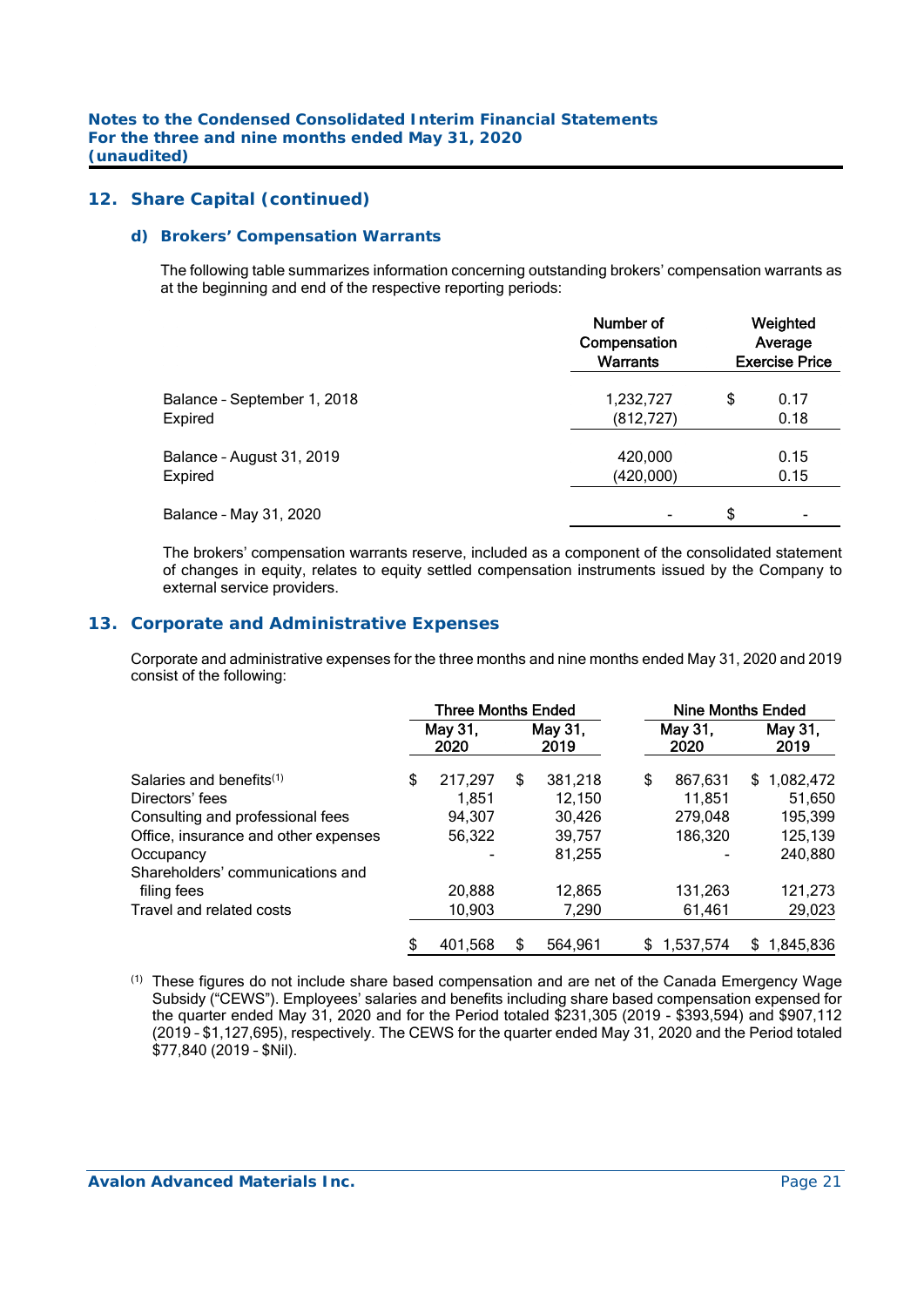#### **14. Related Party Disclosures**

Balances and transactions between the Company and its subsidiaries have been eliminated on consolidation and are not disclosed in this note. Details of the transactions between the Company and other related parties are disclosed below:

#### *a) Trading transactions*

 There have been no material trading transactions with related parties during each of the nine months ended May 31, 2020 and 2019, other than the participation by Mr. Donald Bubar, Director, President and CEO in the November 2018 private placement, whereby Mr. Bubar subscribed for 1,000,000 Units at \$0.07 per Unit. Each unit was comprised of one common share and one half of one common share purchase warrant. Each whole warrant entitles the holder to acquire one common share at a price of \$0.12 until November 1, 2020.

#### *b) Compensation of key management personnel*

 The remuneration of directors and other members of the Company's senior management team during each of the three and nine months ended May 31, 2020 and May 31, 2019 are as follows:

|                                                                                            | <b>Three Months Ended</b> |                   |  |                   | <b>Nine Months Ended</b> |                   |                       |  |
|--------------------------------------------------------------------------------------------|---------------------------|-------------------|--|-------------------|--------------------------|-------------------|-----------------------|--|
|                                                                                            |                           | May 31,<br>2020   |  | May 31,<br>2019   |                          | May 31.<br>2020   | May 31,<br>2019       |  |
| Salaries, benefits and directors' fees $(1)$ \$<br>Share based compensation <sup>(2)</sup> |                           | 275,266<br>24.979 |  | 383,719<br>17.283 |                          | 930,307<br>57.213 | \$1,193,849<br>57,293 |  |
|                                                                                            |                           | 300.245           |  | 401.002           |                          | 987,520           | \$1,251,142           |  |

- (1) Salaries and benefits of key management personnel capitalized to exploration and evaluation assets and PPE for the quarter ended May 31, 2020 and for the Period totaled \$45,228 (2019 - \$80,332) and \$188,765 (2019 - \$286,217), respectively.
- $(2)$  Fair value of stock options earned and recognized as share based compensation during the respective reporting period.

Unpaid directors' fees and salaries included in accrued liabilities and owing to the directors and members of the Company's senior management team totaled \$188,800 as at May 31, 2020 (August 31, 2019 - \$566,685).

#### **15. Financial Instruments**

IFRS 7 establishes a fair value hierarchy that reflects the significance of inputs used in making fair value measurements as follows:

- Level 1 guoted prices in active markets for identical assets or liabilities;
- Level 2 inputs other than quoted prices included in Level 1 that are observable for the asset or liability, either directly (i.e. as prices) or indirectly (i.e. from derived prices); and
- Level 3 inputs for the asset or liability that are not based upon observable market data.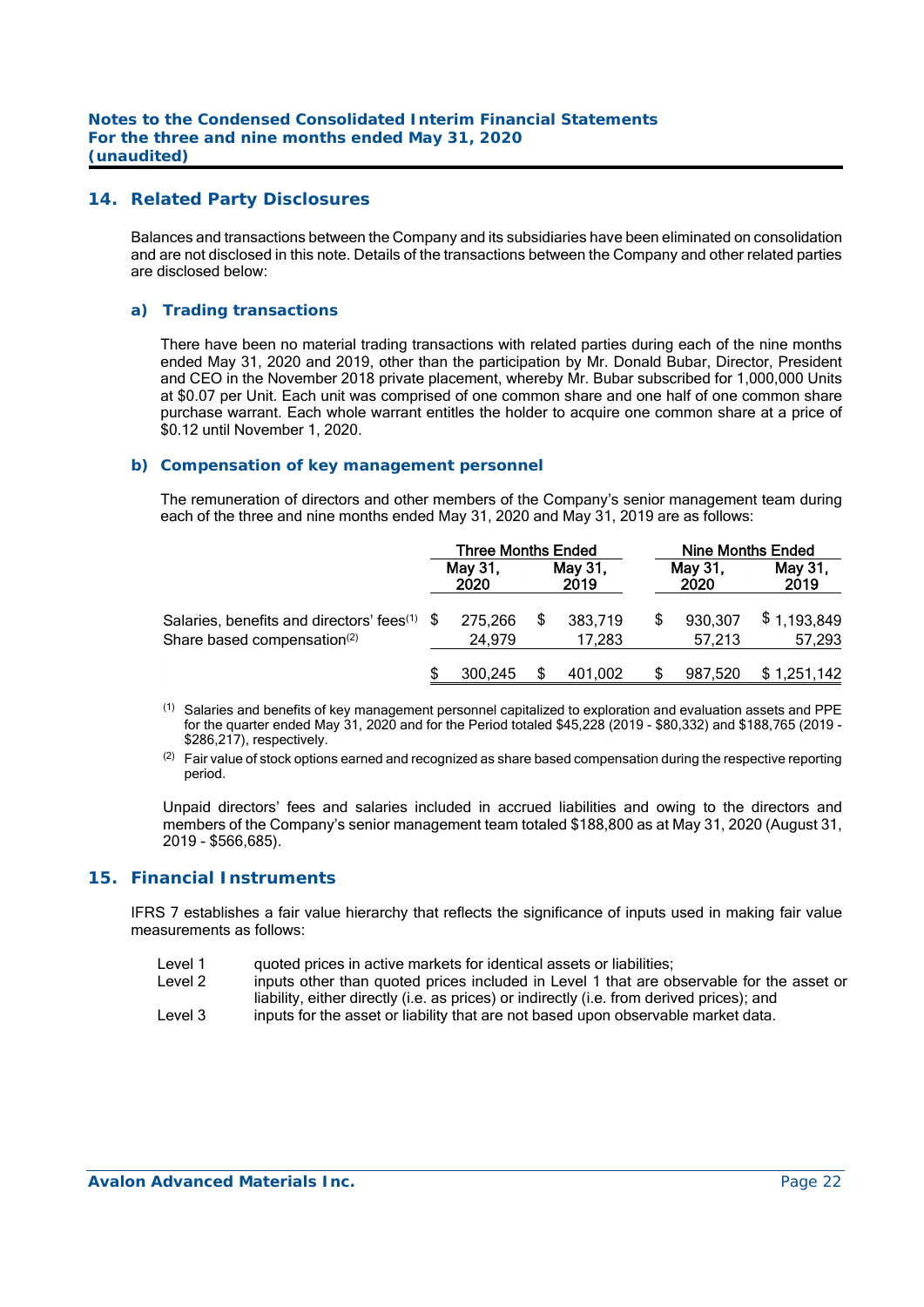## **15. Financial Instruments (continued)**

Assets are classified in their entirety based on the lowest level of input that is significant to the fair value measurement. The fair values of the Company's warrants denominated in a currency that is not the functional currency of the Company and the warrants with exercise prices that are subject to adjustment from time to time are based on Level 2 inputs that are observable for the liability such as interest rate, dividend yield and historical volatility. The fair value of the Convertible Note Payable is based on Level 3 inputs including the applicable face value of the Note. The Company has the right to buy back the Note at any time for the outstanding face value, as such the fair value of the Note is the outstanding face value of the Note. The fair values of the Company's A1, B1 and C1 Preferred Shares were based on Level 3 inputs, including applicable redemption amounts and redemption premiums. The Company had the right to redeem the A1, B1 and C1 Preferred Shares at any time and therefore the fair value of the A1, B1 and C1 Preferred Shares was the amount the Company has to pay to redeem the A1, B1 and C1 Preferred Shares, which was the redemption amount as specified in the purchase agreements plus 5% redemption premium.

#### *Fair Values*

Except as disclosed elsewhere in these consolidated financial statements, the carrying amounts for the Company's financial instruments approximate their fair values because of the short-term nature of these items.

The Company's risk exposures and the impact on the Company's financial instruments are summarized below:

#### *Credit risk*

The Company is not exposed to any significant credit risk as at May 31, 2020. The Company's cash and cash equivalents are either on deposit with two major Canadian Chartered banking groups in Canada or invested in bankers' acceptance notes or guaranteed investment certificates issued by a major Canadian Chartered banking group. The Company's receivables primarily consist of Goods and Services Tax/Harmonized Sales Tax receivable, government grants, refundable security deposits with various federal and provincial governments. The Company's receivables are not subject to significant credit risk, other than the amount receivable from this third party. The Company does not anticipate any significant collection issue from this third party.

#### *Liquidity risk*

Liquidity risk is the risk that an entity will not be able to meet its financial obligations as they come due. The Company has in place a planning and budgeting process to assist in determining the funds that are required to support the Company's normal operating requirements on an on-going basis and its plans for exploration and development expenditures. The Company ensures that there are sufficient funds to meet its short-term requirements, taking into account its anticipated cash flows from operations and its holdings of cash and cash equivalents.

As at May 31, 2020, the Company has current assets of \$1,462,692 and current liabilities of \$802,970. The Company's working capital as at May 31, 2020 was \$659,722.

Repayments due by period as of May 31, 2020:

|                                                                                          |      | Within<br>1 Year                | 1-3<br>Years         | $4 - 5$<br>Years     | Over<br>5 Years |      | Total                          |
|------------------------------------------------------------------------------------------|------|---------------------------------|----------------------|----------------------|-----------------|------|--------------------------------|
| Accounts payable and accrued liabilities<br>Lease obligation<br>Convertible note payable | - \$ | 570,146 \$<br>216,050<br>58,333 | - \$<br>448.996<br>۰ | - \$<br>354.882<br>٠ |                 | - \$ | 570,146<br>1,019,928<br>58,333 |
|                                                                                          |      | 844,529 \$                      | 448,996 \$           | 354,882 \$           |                 |      | $-$ \$ 1,648,407               |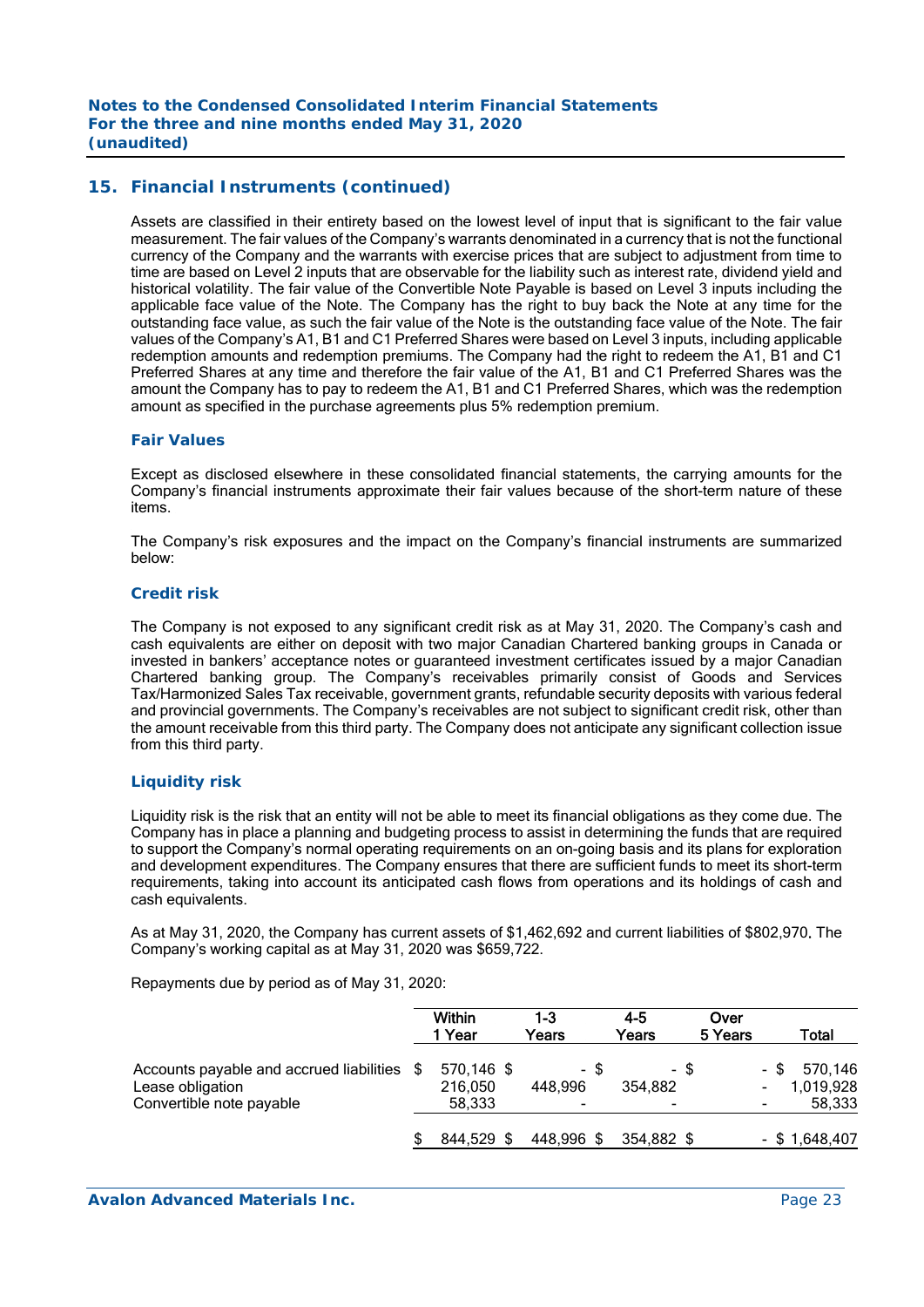## **15. Financial Instruments (continued)**

#### *Market risk*

i) Interest rate risk

 The Company has cash and cash equivalents balances and it has no interest-bearing debt. The Company's current policy is to invest its excess cash in highly liquid money market investments such as bankers' acceptance notes, treasury bills and GICs. These short term money market investments are subject to interest rate fluctuations.

ii) Foreign currency risk

 The Company's functional currency is the Canadian dollar. The majority of the Company's purchases are transacted in Canadian dollars. Other than the US\$ Warrants as disclosed in Note 12b, the Company had no other significant financial assets or financial liabilities denominated in foreign currencies as at May 31, 2020.

iii) Price risk

 The prices of metals and minerals fluctuate widely and are affected by many factors outside of the Company's control. The prices of metals and minerals and future expectation of such prices have a significant impact on the market sentiment for investment in mining and mineral exploration companies. This in turn may impact the Company's ability to raise equity financing for its long term working capital requirements.

#### *Sensitivity analysis*

 Considering the Company's budget expenditures for the balance of fiscal 2020 and its current cash and cash equivalents of \$1,270,995, with other variables held constant, sensitivity to a plus or minus 25 basis points change in interest rates would not have any significant effect on the Company's net loss for the balance of fiscal 2020.

 Other than the US\$ Warrants as disclosed in Note 12b, the Company had no other significant financial assets or financial liabilities denominated in foreign currencies as at May 31, 2020, and its anticipated on-going expenditures to be transacted in US dollars for the next three month period is approximately US\$40,000. If the Canadian dollar weakens (or strengthens) 5% against the US dollar with other variables held constant, it would not have any significant effect on the Company's expenditures over a three month period.